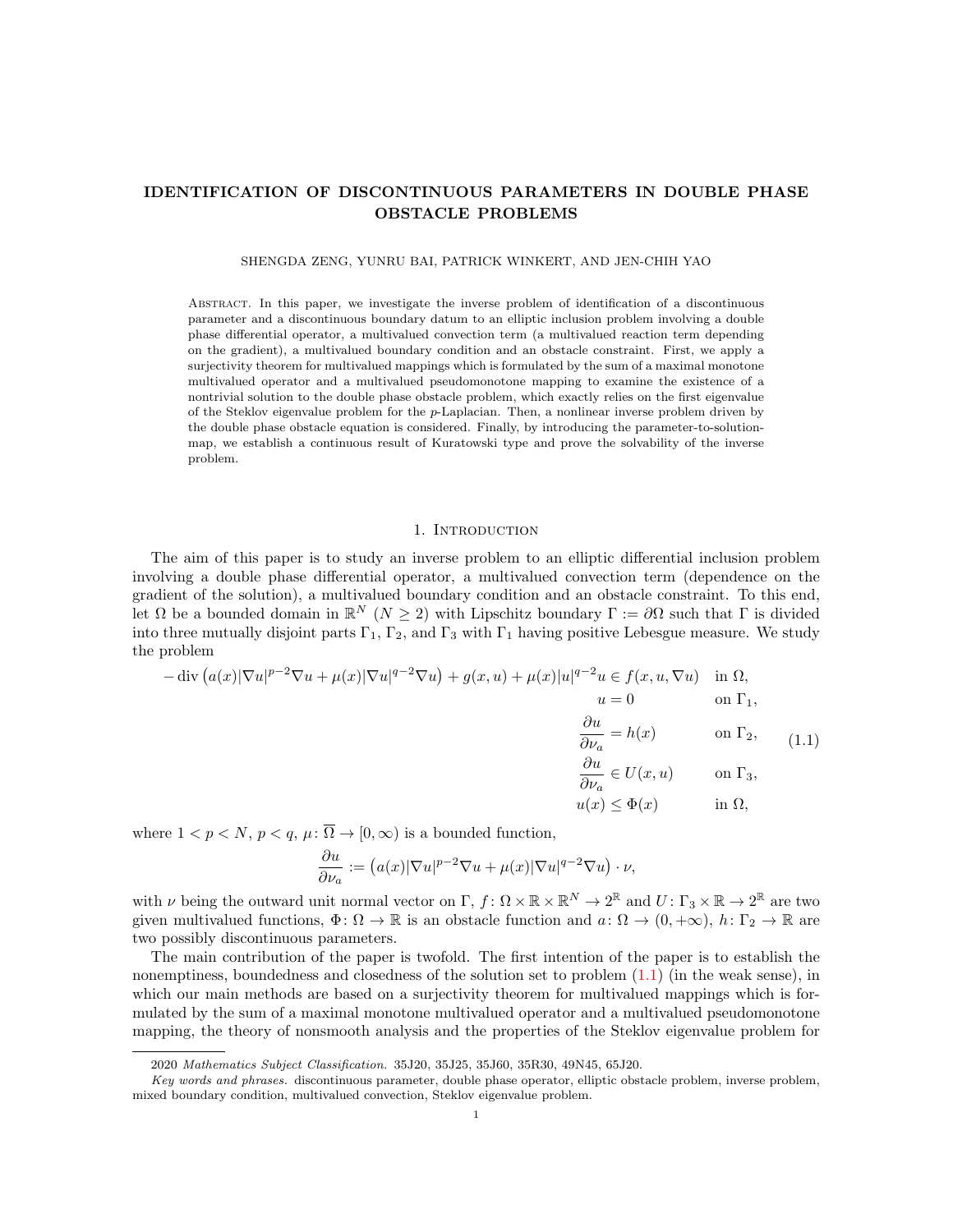the p-Laplacian. The second contribution of the paper is to develop a general framework for studying the inverse problem under consideration and to establish the solvability for such inverse problems. To the best of our knowledge, this is the first work studying the identification of discontinuous parameters for such general nonlinear elliptic equations. The problem under consideration combines several interesting phenomena such as double phase operators, multivalued right-hand sides, mixed boundary conditions and obstacle constraints.

First we point out that, motivated by several applications, the inverse problem of parameter identification in partial differential equations is an important field in mathematics and even though such problems in form of equations and inequalities have been studied a lot, there are still several open problems to be solved. Our work is motivated by the paper of Migórski-Khan-Zeng [\[39\]](#page-20-0) who studied the inverse problem of mixed quasi-variational inequalities of the form

$$
\langle T(a, u), v - u \rangle + \varphi(v) - \varphi(u) \ge \langle m, v - u \rangle \quad \text{for all } v \in K(u),
$$

where  $K: C \to 2^C$  is a set-valued map,  $T: B \times V \to V^*$  is a nonlinear map,  $\varphi: V \to \mathbb{R} \cup \{+\infty\}$  is a functional and  $m \in V^*$ , while V is a real reflexive Banach space, B is another Banach space and C is a nonempty, closed, convex subset of  $V$ . Their abstract result applies to  $p$ -Laplacian inequalities, see also [\[38\]](#page-20-1) for hemivariational inequalities. We also mention the works of Clason-Khan-Sama-Tammer [\[10\]](#page-19-0) for noncoercive variational problems, Gwinner  $[27]$  for variational inequalities of second kind, Gwinner-Jadamba-Khan-Sama [\[28\]](#page-19-2) for an optimization setting and Migórski-Ochal [\[40\]](#page-20-2) for nonlinear parabolic problems, see also the references therein. In addition we refer to the recent work of Papageorgiou-Vetro [\[45\]](#page-20-3) about existence and relaxation theorems for different types of problems which can be applied to variational inequalities and control systems.

A second interesting phenomenon is the occurrence of the weighted double phase operator, namely,

$$
\operatorname{div}\left(a(x)|\nabla u|^{p-2}\nabla u + \mu(x)|\nabla u|^{q-2}\nabla u\right) \quad \text{for } u \in W^{1,\mathcal{H}}(\Omega). \tag{1.2}
$$

For  $a \equiv 1$ , this operator corresponds to the energy functional given by

<span id="page-1-1"></span><span id="page-1-0"></span>
$$
\int_{\Omega} \left( |\nabla u|^p + \mu(x) |\nabla u|^q \right) dx.
$$
\n(1.3)

Functionals of the form [\(1.3\)](#page-1-0) have been initially introduced by Zhikov [\[56\]](#page-20-4) in 1986 in order to describe models for strongly anisotropic materials and it also turned out its relevance in the study of duality theory as well as in the context of the Lavrentiev phenomenon, see Zhikov [\[57\]](#page-20-5). Observe that the energy density in [\(1.3\)](#page-1-0) changes its ellipticity and growth properties according to the point in the domain. In general, double phase differential operators and corresponding energy functionals interpret various comprehensive natural phenomena, and model several problems in Mechanics, Physics and Engineering Sciences. For example, in the elasticity theory, the modulating coefficient  $\mu(\cdot)$  dictates the geometry of composites made of two different materials with distinct power hardening exponents p and q, see Zhikov  $[58]$ . Functionals given in  $(1.3)$  have been intensively studied in the last years concerning regularity of local minimizers. We mention the famous works of Baroni-Colombo-Mingione [\[2,](#page-18-0) [3\]](#page-19-3), Byun-Oh [\[7\]](#page-19-4), Colombo-Mingione [\[12,](#page-19-5) [13\]](#page-19-6), Marcellini [\[36,](#page-20-7) [37\]](#page-20-8) and Ragusa-Tachikawa [\[49\]](#page-20-9).

A third interesting phenomenon is not only the multivalued right-hand side which is motivated by several physical applications (see, for example, Panagiotopoulos  $[42, 43]$  $[42, 43]$ , Carl-Le  $[8]$  and the references therein) but also its dependence on the gradient of the solutions often called convection term. The main difficulty in the study of gradient dependent right-hand sides is their nonvariational character, that is, the standard variational tools to corresponding energy functionals are not applicable. In the past years several interesting works has been published with convection terms, we refer to the papers of El Manouni-Marino-Winkert [\[16\]](#page-19-8), Faraci-Motreanu-Puglisi [\[17\]](#page-19-9), Faraci-Puglisi [\[18\]](#page-19-10), Figueiredo-Madeira [\[20\]](#page-19-11), Gasiński-Papageorgiou [\[23\]](#page-19-12), Liu-Motreanu-Zeng [\[32\]](#page-19-13), Liu-Papageorgiou [\[33\]](#page-19-14), Marano-Winkert [\[35\]](#page-19-15), Papageorgiou-Rădulescu-Repovš [\[44\]](#page-20-12) and Zeng-Papageorgiou [\[55\]](#page-20-13).

Finally, we mention some existence results on the recent topic of double phase operators published within the last years. We refer to Bahrouni-R $\ddot{\text{a}}$ dulescu-Winkert [\[1\]](#page-18-1), Benslimane-Aberqi-Bennouna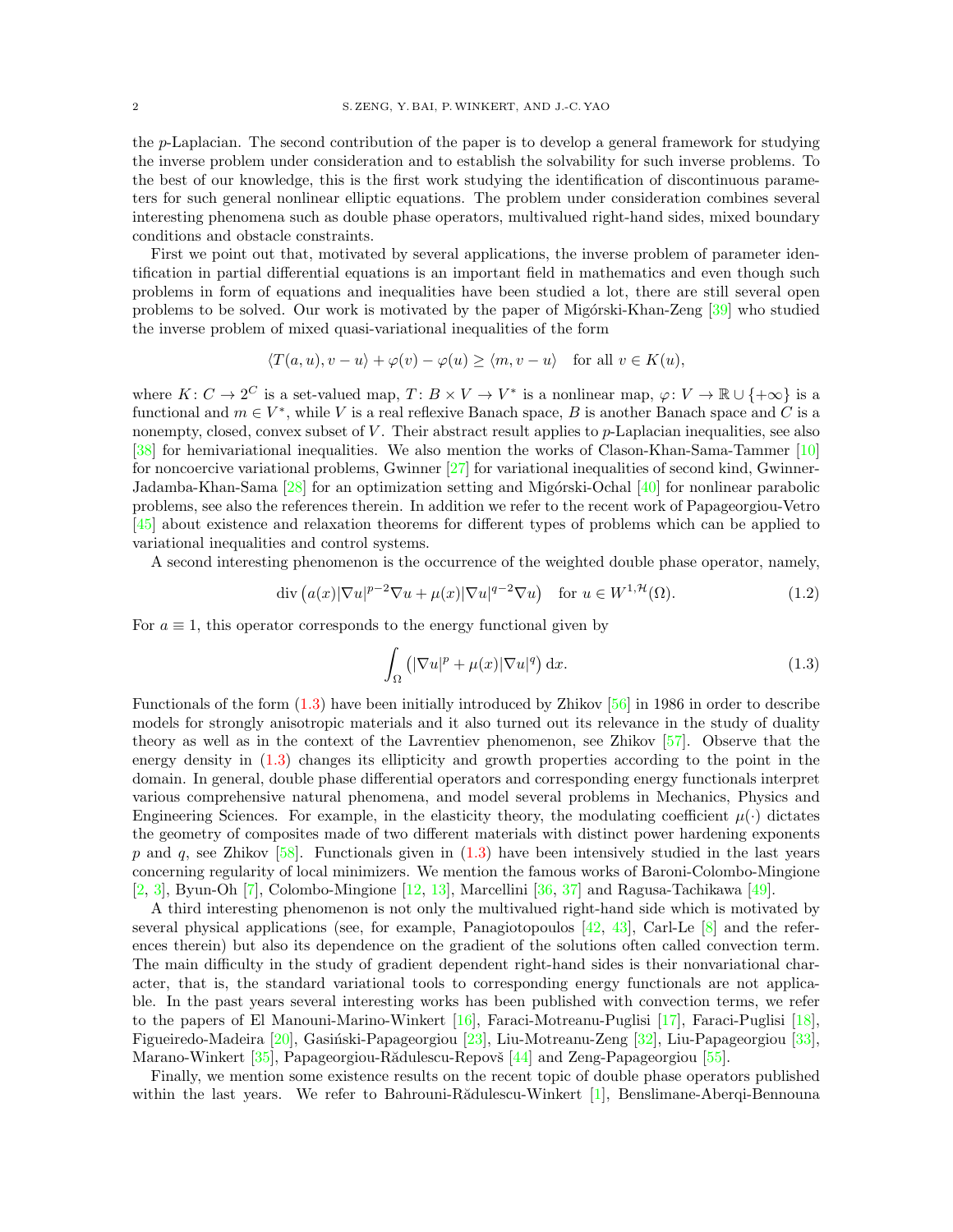[\[4\]](#page-19-16), Biagi-Esposito-Vecchi [\[5\]](#page-19-17), Colasuonno-Squassina [\[11\]](#page-19-18), Fiscella [\[21\]](#page-19-19), Farkas-Winkert [\[19\]](#page-19-20), Gasiński-Papageorgiou [\[22\]](#page-19-21), Gasiński-Winkert [\[24,](#page-19-22) [25,](#page-19-23) [26\]](#page-19-24), Liu-Dai [\[31\]](#page-19-25), Liu-Winkert [\[34\]](#page-19-26), Papageorgiou-Vetro-Vetro  $[46]$ , Perera-Squassina  $[48]$ , Stegliński  $[51]$  and Zeng-Bai-Gasiński-Winkert  $[52, 53, 54]$  $[52, 53, 54]$  $[52, 53, 54]$  $[52, 53, 54]$ .

The paper is organized as follows. Section [2](#page-2-0) recalls preliminary material including Musielak-Orlicz Lebesgue and Musielak-Orlicz Sobolev spaces, the p-Laplacian eigenvalue problem with Steklov boundary condition, pseudomonotone operators and a surjectivity theorem for multivalued mappings. Under very general assumptions on the data, Section [3](#page-5-0) proves the nonemptiness and compactness of the solution set to problem  $(1.1)$ . In Section [4,](#page-12-0) we present a new existence result to the inverse problem of  $(1.1).$  $(1.1).$ 

# 2. Preliminaries

<span id="page-2-0"></span>The section is devoted to recall some basic definitions and preliminaries which will be used in the next sections to derive the main results of the paper. To this end, let  $\Omega \subset \mathbb{R}^N$  be a bounded domain with Lipschitz boundary  $\Gamma := \partial \Omega$  such that  $\Gamma$  is decomposed into three mutually disjoint parts  $\Gamma_1$ ,  $\Gamma_2$ and  $\Gamma_3$  with  $\Gamma_1$  having positive Lebesgue measure. In what follows, we denote by  $M(\Omega)$  the space of all measurable functions  $u: \Omega \to \mathbb{R}$ . As usual, we identify two functions which differ on a Lebesgue-null set. Let  $r \in [1,\infty)$  and D be a nonempty subset of  $\overline{\Omega}$ . We denote the usual Lebesgue spaces by  $L^r(D) := L^r(D;\mathbb{R})$  and  $L^r(D;\mathbb{R}^N)$  equipped with the standard r-norm  $\|\cdot\|_{r,D}$  and  $L^r(\Gamma)$  stands for the boundary Lebesgue spaces with norm  $\|\cdot\|_{r,\Gamma}$ .

Let  $L^r(D)_+ := \{u \in L^r(D) : u(x) \geq 0 \text{ for a.a. } x \in \Omega\}$ . By  $W^{1,r}(\Omega)$  we define the corresponding Sobolev space endowed with the norm  $\|\cdot\|_{1,r,\Omega}$  given by

$$
||u||_{1,r,\Omega} := ||u||_{r,\Omega} + ||\nabla u||_{r,\Omega}
$$
 for all  $u \in W^{1,r}(\Omega)$ .

For any fixed  $s > 1$ , the conjugate of s is defined by  $s' > 1$  such that  $\frac{1}{s} + \frac{1}{s'} = 1$ . Moreover, we use the symbols  $s^*$  and  $s_*$  to represent the critical exponents to s in the domain and on the boundary, respectively, given by

$$
s^* = \begin{cases} \frac{Ns}{N-s} & \text{if } s < N, \\ +\infty & \text{if } s \ge N, \end{cases} \quad \text{and} \quad s_* = \begin{cases} \frac{(N-1)s}{N-s} & \text{if } s < N, \\ +\infty & \text{if } s \ge N. \end{cases} \tag{2.1}
$$

Let us comment on the r-Laplacian eigenvalue problem with Steklov boundary condition given by

<span id="page-2-3"></span><span id="page-2-1"></span>
$$
-\Delta_r u = -|u|^{r-2}u \quad \text{in } \Omega,
$$
  

$$
|u|^{r-2}u \cdot \nu = \lambda |u|^{r-2}u \quad \text{on } \Gamma,
$$
 (2.2)

for  $1 < r < \infty$ . From Lê [\[30\]](#page-19-27) we know that  $(2.2)$  has a smallest eigenvalue  $\lambda_{1,r}^S > 0$  which is isolated and simple. Besides, we know that  $\lambda_{1,r}^S > 0$  can be characterized by

<span id="page-2-4"></span><span id="page-2-2"></span>
$$
\lambda_{1,r}^{S} = \inf_{u \in W^{1,r}(\Omega) \setminus \{0\}} \frac{\|\nabla u\|_{r,\Omega}^{r} + \|u\|_{r,\Omega}^{r}}{\|u\|_{r,\Gamma}^{r}}.
$$
\n(2.3)

The following assumptions are supposed in the entire paper:

$$
1 < p < N, \quad p < q < p^* \quad \text{and} \quad 0 \le \mu(\cdot) \in L^\infty(\Omega). \tag{2.4}
$$

Now we define the nonlinear function  $\mathcal{H} \colon \Omega \times [0,\infty) \to [0,\infty)$  given by

$$
\mathcal{H}(x,t) = t^p + \mu(x)t^q \quad \text{for all } (x,t) \in \Omega \times [0,\infty).
$$

Then, the Musielak-Orlicz Lebesgue space  $L^{\mathcal{H}}(\Omega)$  driven by the function H is given by

$$
L^{\mathcal{H}}(\Omega) = \{ u \in M(\Omega) : \rho_{\mathcal{H}}(u) < +\infty \}
$$

equipped with the Luxemburg norm

$$
||u||_{\mathcal{H}} = \inf \left\{ \tau > 0 \, : \, \rho_{\mathcal{H}}\left(\frac{u}{\tau}\right) \leq 1 \right\}.
$$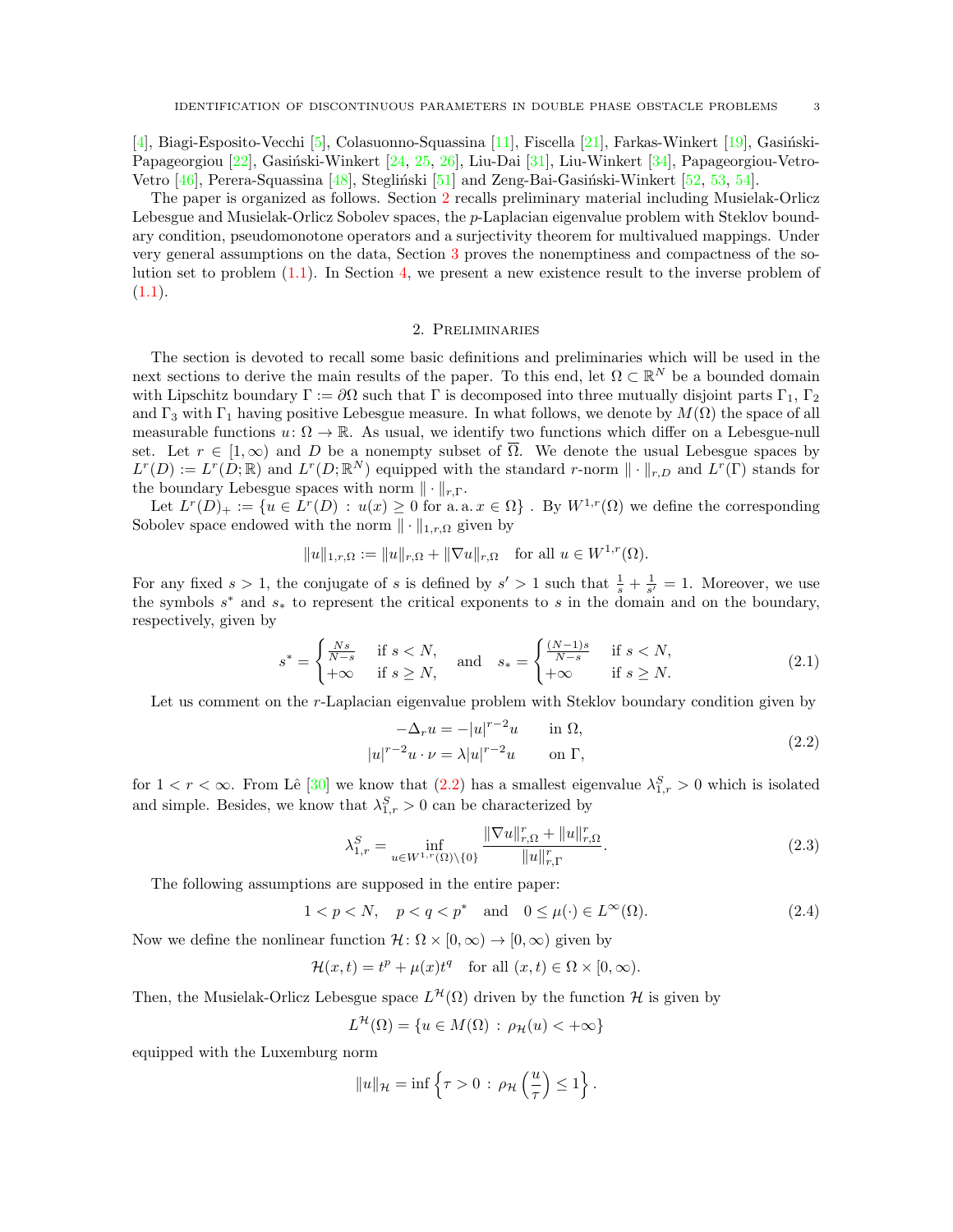Here, the modular function is given by

$$
\rho_{\mathcal{H}}(u) := \int_{\Omega} \mathcal{H}(x, |u|) dx = \int_{\Omega} (|u|^p + \mu(x)|u|^q) dx.
$$

We know that  $L^{\mathcal{H}}(\Omega)$  is uniformly convex and so a reflexive Banach space. Moreover, we introduce the seminormed space  $L^q_\mu(\Omega)$ 

$$
L^q_\mu(\Omega) = \left\{ u \in M(\Omega) : \int_{\Omega} \mu(x) |u|^q \, \mathrm{d}x < +\infty \right\}
$$

endowed with the seminorm

$$
||u||_{q,\mu} = \left(\int_{\Omega} \mu(x)|u|^q dx\right)^{\frac{1}{q}}.
$$

The Musielak-Orlicz Sobolev space  $W^{1, \mathcal{H}}(\Omega)$  is given by

$$
W^{1,\mathcal{H}}(\Omega) = \left\{ u \in L^{\mathcal{H}}(\Omega) : |\nabla u| \in L^{\mathcal{H}}(\Omega) \right\}
$$

equipped with the norm

$$
||u||_{1,\mathcal{H}} = ||\nabla u||_{\mathcal{H}} + ||u||_{\mathcal{H}},
$$

where  $\|\nabla u\|_{\mathcal{H}} = \|\nabla u\|_{\mathcal{H}}$ . As before, it is known that  $W^{1,\mathcal{H}}(\Omega)$  is a reflexive Banach space.

Next, we introduce a closed subspace V of  $W^{1, \mathcal{H}}(\Omega)$  given by

$$
V := \left\{ u \in W^{1, \mathcal{H}}(\Omega) \, : \, u = 0 \text{ on } \Gamma_1 \right\}
$$

endowed with the norm  $||u||_V = ||u||_{1,\mathcal{H}}$  for all  $u \in V$ . Of course, V is also a reflexive Banach space. In the following we denote the norm of the dual space  $V^*$  of V by  $\|\cdot\|_{V^*}$ .

Let us recall some embedding results for the spaces  $L^{\mathcal{H}}(\Omega)$  and  $W^{1,\mathcal{H}}(\Omega)$ , see Gasiński-Winkert [\[26\]](#page-19-24) or Crespo-Blanco-Gasiński-Harjulehto-Winkert [\[14\]](#page-19-28).

<span id="page-3-0"></span>**Proposition 2.1.** Let  $(2.4)$  be satisfied and denote by  $p^*$ ,  $p_*$  the critical exponents to p as given in  $(2.1)$  for  $s = p$ .

- (i)  $L^{\mathcal{H}}(\Omega) \hookrightarrow L^{r}(\Omega)$  and  $W^{1,\mathcal{H}}(\Omega) \hookrightarrow W^{1,r}(\Omega)$  are continuous for all  $r \in [1,p]$ ;
- (ii)  $W^{1,\mathcal{H}}(\Omega) \hookrightarrow L^r(\Omega)$  is continuous for all  $r \in [1,p^*]$  and compact for all  $r \in [1,p^*);$
- (iii)  $W^{1,\mathcal{H}}(\Omega) \hookrightarrow L^r(\Gamma)$  is continuous for all  $r \in [1,p_*]$  and compact for all  $r \in [1,p_*)$ ;
- $(iv) L^{\mathcal{H}}(\Omega) \hookrightarrow L^q_{\mu}(\Omega)$  is continuous;
- (v)  $L^q(\Omega) \hookrightarrow L^{\mathcal{H}}(\Omega)$  is continuous.

We point out that if we replace the space  $W^{1, \mathcal{H}}(\Omega)$  by V in Proposition [2.1,](#page-3-0) then the embeddings (ii) and (iii) remain valid.

The following proposition is due to Liu-Dai [\[31,](#page-19-25) Proposition 2.1].

**Proposition 2.2.** Let [\(2.4\)](#page-2-2) be satisfied and let  $y \in L^{\mathcal{H}}(\Omega)$ . Then the following hold:

- (i) if  $y \neq 0$ , then  $||y||_{\mathcal{H}} = \lambda$  if and only if  $\rho_{\mathcal{H}}\left(\frac{y}{\lambda}\right) = 1$ ;
- (ii)  $||y||_{\mathcal{H}} < 1$  (resp.  $> 1$  and  $= 1$ ) if and only if  $\rho_{\mathcal{H}}(y) < 1$  (resp.  $> 1$  and  $= 1$ );
- (iii) if  $||y||_{\mathcal{H}} < 1$ , then  $||y||_{\mathcal{H}}^q \le \rho_{\mathcal{H}}(y) \le ||y||_{\mathcal{H}}^p$ ;
- (iv) if  $||y||_{\mathcal{H}} > 1$ , then  $||y||_{\mathcal{H}}^p \le \rho_{\mathcal{H}}(y) \le ||y||_{\mathcal{H}}^q$ ;
- (v)  $||y||_{\mathcal{H}} \to 0$  if and only if  $\rho_{\mathcal{H}}(y) \to 0$ ;
- (vi)  $||y||_{\mathcal{H}} \rightarrow +\infty$  if and only if  $\rho_{\mathcal{H}}(y) \rightarrow +\infty$ .

We suppose that

<span id="page-3-1"></span>
$$
a \in L^{\infty}(\Omega) \text{ such that } \inf_{x \in \Omega} a(x) > 0.
$$
 (2.5)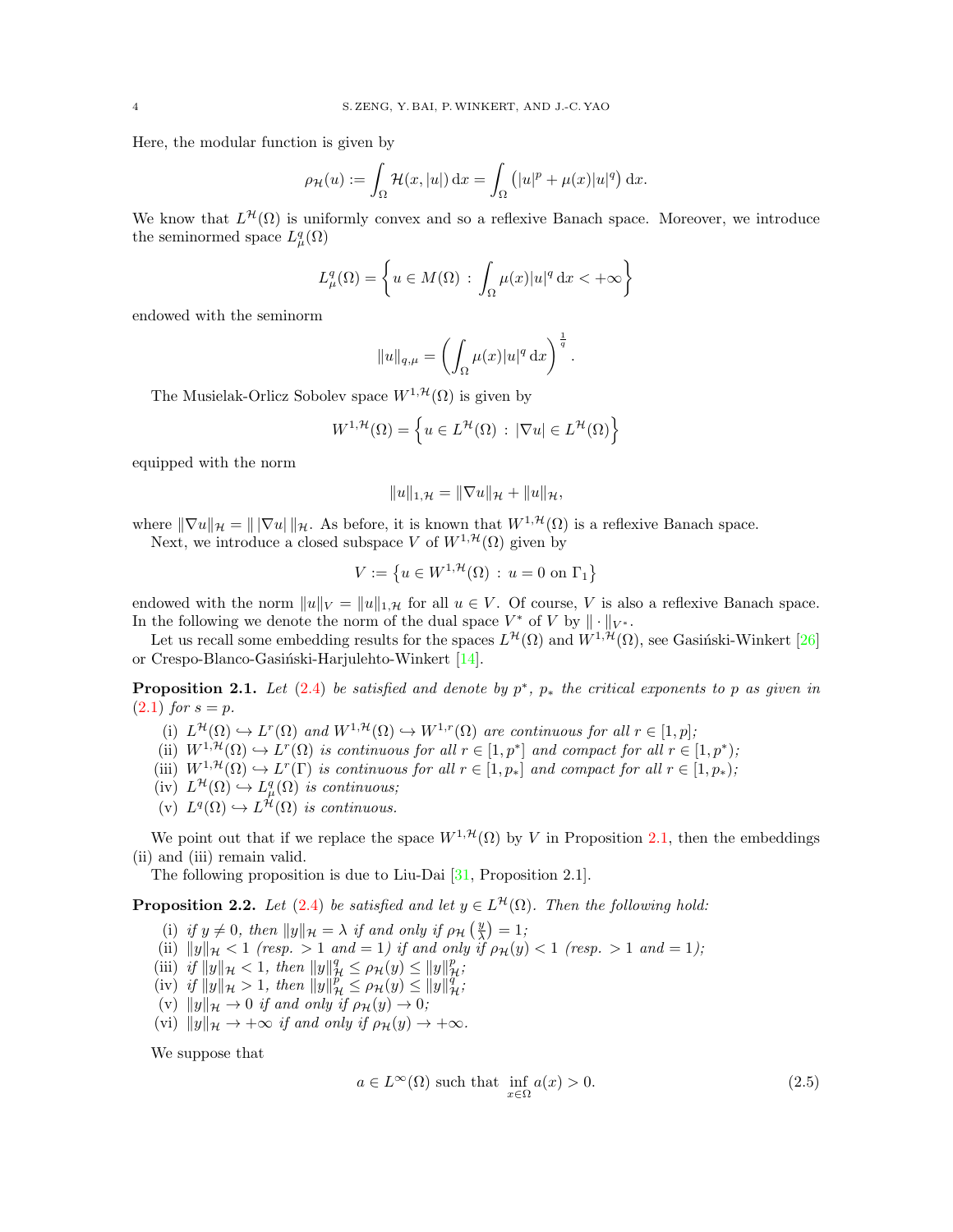Next, we introduce the nonlinear operator  $F: V \to V^*$  given by

<span id="page-4-0"></span>
$$
\langle F(u), v \rangle := \int_{\Omega} \left( a(x) |\nabla u|^{p-2} \nabla u + \mu(x) |\nabla u|^{q-2} \nabla u \right) \cdot \nabla v \, dx
$$
  
+ 
$$
\int_{\Omega} \left( |u|^{p-2} u + \mu(x) |u|^{q-2} u \right) v \, dx,
$$
 (2.6)

for  $u, v \in V$  with  $\langle \cdot, \cdot \rangle$  being the duality pairing between V and its dual space  $V^*$ . The following proposition states the main properties of  $F: V \to V^*$ . We refer to Liu-Dai [\[31,](#page-19-25) Proposition 3.1] or Crespo-Blanco-Gasiński-Harjulehto-Winkert  $[14,$  Proposition 3.4] for its proof.

<span id="page-4-1"></span>**Proposition 2.3.** Let the hypotheses  $(2.4)$  and  $(2.5)$  be satisfied. Then, the operator F defined by  $(2.6)$  is bounded, continuous, monotone (hence maximal monotone) and of type  $(S_{+})$ , that is,

$$
u_n \xrightarrow{w} u
$$
 in V and  $\lim_{n \to \infty} \frac{\text{sup}}{\langle Fu_n, u_n - u \rangle} \leq 0$ ,

imply  $u_n \to u$  in V.

We now recall some notions and results concerning nonsmooth analysis and multivalued analysis. Throughout the paper the symbols "  $\frac{w}{x}$  " and " →" stand for the weak and the strong convergence, respectively, in various spaces. Moreover, let us recall the notions of pseudomonotonicity and generalized pseudomonotonicity in the sense of Brézis for multivalued operators (see, e.g., Migórski-Ochal-Sofonea [\[41,](#page-20-20) Definition 3.57]) which will be useful in the sequel.

**Definition 2.4.** Let X be a reflexive real Banach space. The operator  $A: X \to 2^{X^*}$  is called

- (a) pseudomonotone (in the sense of Brézis) if the following conditions hold:
	- (i) the set  $A(u)$  is nonempty, bounded, closed and convex for all  $u \in X$ ;
	- (ii) A is upper semicontinuous from each finite-dimensional subspace of  $X$  to the weak topology on  $X^*$ ;
	- (iii) if  $\{u_n\} \subset X$  with  $u_n \stackrel{w}{\longrightarrow} u$  in X and  $u_n^* \in A(u_n)$  are such that

$$
\limsup_{n \to \infty} \langle u_n^*, u_n - u \rangle_{X^* \times X} \le 0,
$$

then to each element  $v \in X$ , there exists  $u^*(v) \in A(u)$  with

$$
\langle u^*(v), u-v\rangle_{X^*\times X} \le \liminf_{n\to\infty} \langle u_n^*, u_n-v\rangle_{X^*\times X}.
$$

(b) generalized pseudomonotone (in the sense of Brézis) if the following holds: Let  ${u_n} \subset X$  and  ${u_n^*} \subset X^*$  with  $u_n^* \in A(u_n)$ . If  $u_n \stackrel{w}{\longrightarrow} u$  in X and  $u_n^* \stackrel{w}{\longrightarrow} u^*$  in  $X^*$  and

$$
\limsup_{n \to \infty} \langle u_n^*, u_n - u \rangle_{X^* \times X} \le 0,
$$

then the element  $u^*$  lies in  $A(u)$  and

$$
\langle u_n^*, u_n \rangle_{X^* \times X} \to \langle u^*, u \rangle_{X^* \times X} \, .
$$

It is not difficult to see that every pseudomonotone operator is generalized pseudomonotone, see, e.g., Carl-Le-Motreanu [\[9,](#page-19-29) Proposition 2.122]. Also, under an additional assumption of boundedness, we obtain the converse statement, see, e.g., Carl-Le-Motreanu [\[9,](#page-19-29) Proposition 2.123].

<span id="page-4-2"></span>**Proposition 2.5.** Let X be a reflexive real Banach space and assume that  $A: X \to 2^{X^*}$  satisfies the following conditions:

- (i) for each  $u \in X$  we have that  $A(u)$  is a nonempty, closed and convex subset of  $X^*$ .
- (ii)  $A: X \to 2^{X^*}$  is bounded.
- (iii) A is generalized pseudomonotone, i.e., if  $u_n \xrightarrow{w} u$  in X and  $u_n^* \xrightarrow{w} u^*$  in X<sup>\*</sup> with  $u_n^* \in A(u_n)$  and

$$
\limsup_{n \to \infty} \langle u_n^*, u_n - u \rangle_{X^* \times X} \le 0,
$$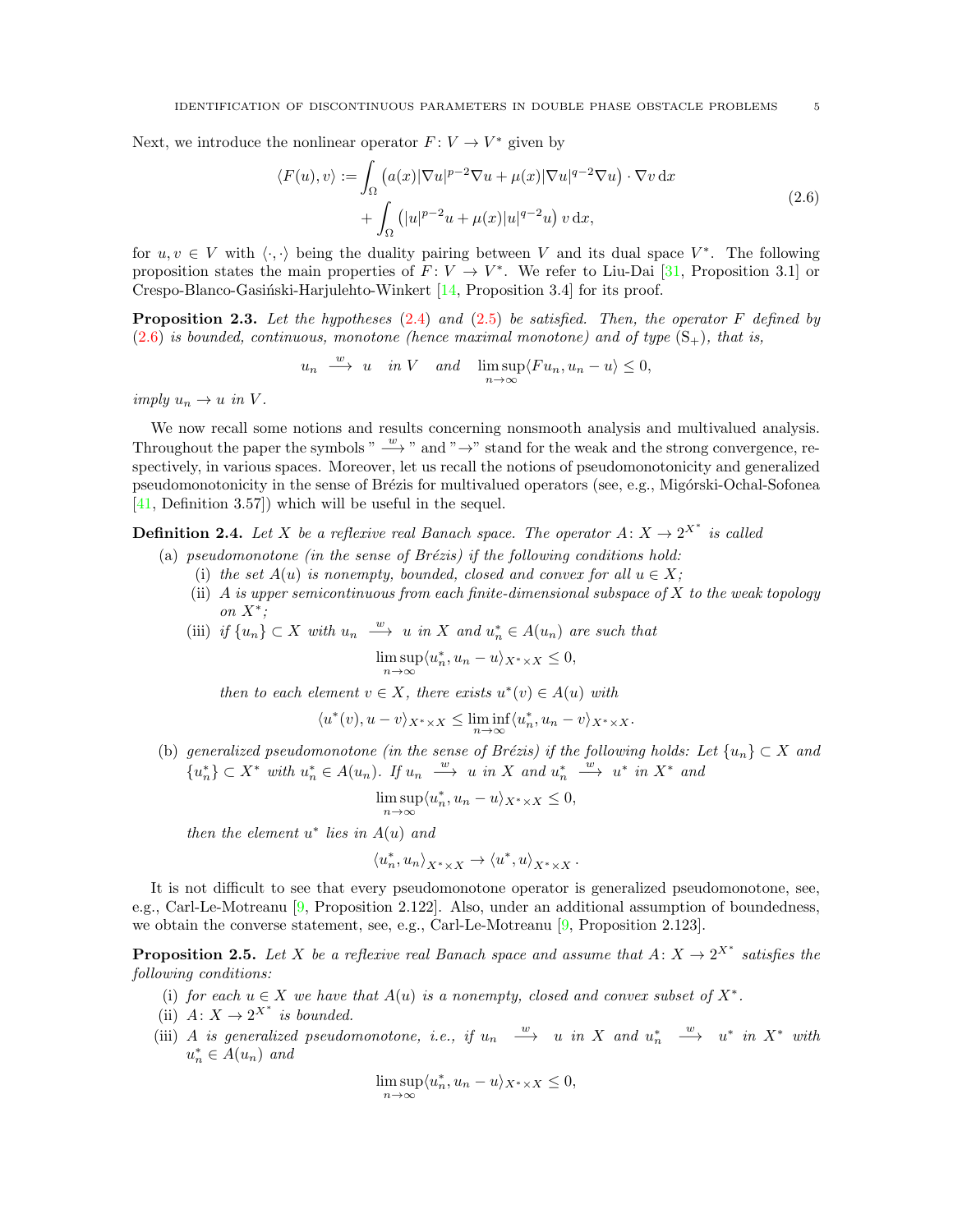then  $u^* \in A(u)$  and

$$
\langle u_n^*, u_n \rangle_{X^* \times X} \to \langle u^*, u \rangle_{X^* \times X} \, .
$$

Then the operator  $A: X \to 2^{X^*}$  is pseudomonotone.

Let us now recall the definition of Kuratowski limits, see, for example, Papageorgiou-Winkert [\[47,](#page-20-21) Definition 6.7.4].

**Definition 2.6.** Let  $(X, \tau)$  be a Hausdorff topological space and let  $\{A_n\}_{n\in\mathbb{N}} \subset 2^X$  be a sequence of sets. We define the  $\tau$ -Kuratowski lower limit of the sets  $A_n$  by

$$
\tau\text{-}\liminf_{n\to\infty} A_n := \left\{ x \in X : x = \tau\text{-}\lim_{n\to\infty} x_n, x_n \in A_n \text{ for all } n \ge 1 \right\},\
$$

and the  $\tau$ -Kuratowski upper limit of the sets  $A_n$ 

$$
\tau\text{-}\limsup_{n\to\infty} A_n := \left\{ x \in X : x = \tau\text{-}\lim_{k\to\infty} x_{n_k}, x_{n_k} \in A_{n_k}, n_1 < n_2 < \ldots < n_k < \ldots \right\}.
$$

If

$$
A = \tau \cdot \liminf_{n \to \infty} A_n = \tau \cdot \limsup_{n \to \infty} A_n,
$$

then A is called  $\tau$ -Kuratowski limit of the sets  $A_n$ .

Finally, we recall the following surjectivity theorem for multivalued mappings which is formulated by the sum of a maximal monotone multivalued operator and a bounded multivalued pseudomonotone mapping, see Le [\[29,](#page-19-30) Theorem 2.2].

<span id="page-5-3"></span>**Theorem 2.7.** Let X be a real reflexive Banach space, let  $\mathcal{G}: D(\mathcal{G}) \subset X \to 2^{X^*}$  be a maximal monotone operator, let  $\mathcal{F}: D(\mathcal{F}) = X \to 2^{X^*}$  be a bounded multivalued pseudomonotone operator, let  $\mathcal{L} \in X^*$  and let  $B_R(0) := \{u \in X : ||u||_X < R\}$ . Assume that there exist  $u_0 \in X$  and  $R \ge ||u_0||_X$  such that  $D(\mathcal{G}) \cap B_R(0) \neq \emptyset$  and

$$
\langle \xi + \eta - \mathcal{L}, u - u_0 \rangle_{X^* \times X} > 0 \tag{2.7}
$$

for all  $u \in D(\mathcal{G})$  with  $||u||_X = R$ , for all  $\xi \in \mathcal{G}(u)$  and for all  $\eta \in \mathcal{F}(u)$ . Then the inclusion

<span id="page-5-2"></span><span id="page-5-1"></span>
$$
\mathcal{F}(u) + \mathcal{G}(u) \ni \mathcal{L}
$$

has a solution in  $D(\mathcal{G})$ .

Obviously, if

$$
\lim_{\substack{\|u\|_{X}\to+\infty\\u\in D(\mathcal{G})}}\frac{\langle \xi+\eta, u-u_{0}\rangle_{X^{*}\times X}}{\|u\|_{X}}=+\infty,
$$
\n(2.8)

<span id="page-5-0"></span>is satisfied, then the estimate in  $(2.7)$  holds automatically for some R large enough.

# 3. Double phase elliptic obstacle inclusion problem

In this section, we are interested in the study of the existence of a solution to the double phase elliptic obstacle inclusion problem [\(1.1\)](#page-0-0) and in deriving some relevant properties of the solution set to problem [\(1.1\)](#page-0-0). More precisely, we are going to apply a surjectivity theorem for multivalued mappings, which is formulated by the sum of a maximal monotone multivalued operator and a multivalued pseudomonotone operator, to examine the solvability of problem [\(1.1\)](#page-0-0).

First, we formulate the hypotheses on the data of problem  $(1.1)$ .

- H(f): The multivalued convection mapping  $f: \Omega \times \mathbb{R} \times \mathbb{R}^N \to 2^{\mathbb{R}}$  has nonempty, bounded, closed and convex values and
	- (i) the multivalued mapping  $x \mapsto f(x, s, \xi)$  is measurable in  $\Omega$  for all  $(s, \xi) \in \mathbb{R} \times \mathbb{R}^N$ ;
	- (ii) the multivalued mapping  $(s, \xi) \mapsto f(x, s, \xi)$  is upper semicontinuous for a. a.  $x \in \Omega$ ;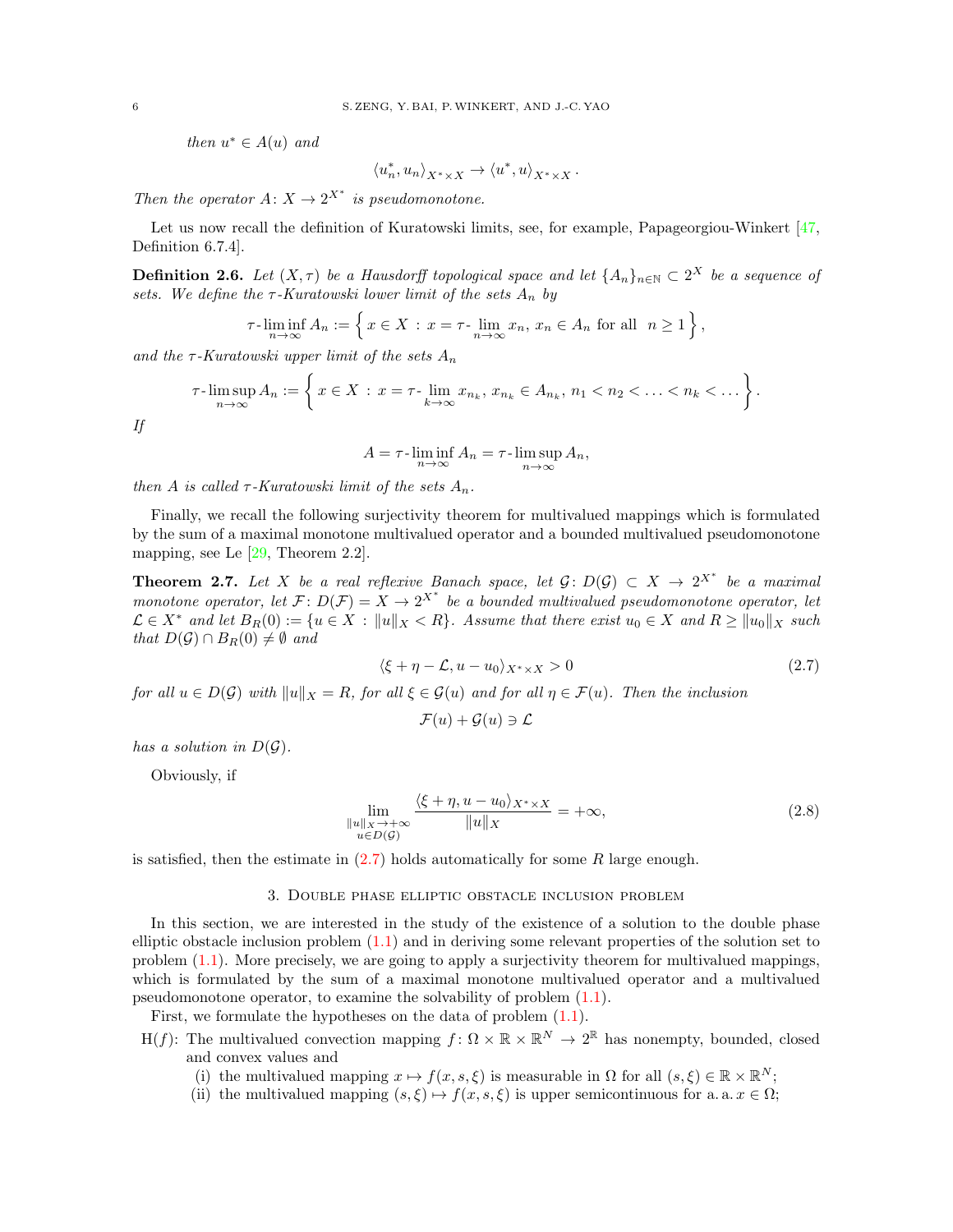(iii) there exist  $\alpha_f \in L^{\frac{r}{r-1}}(\Omega)_+$  and  $a_f, b_f \geq 0$  such that

$$
|\eta| \leq a_f |\xi|^{\frac{p(r-1)}{r}} + b_f |s|^{r-1} + \alpha_f(x),
$$

for all  $\eta \in f(x, s, \xi)$ , for all  $s \in \mathbb{R}$ , for all  $\xi \in \mathbb{R}^N$  and for a.a.  $x \in \Omega$ , where  $1 < r < p^*$ with the critical exponent  $p^*$  in the domain  $\Omega$  given in [\(2.1\)](#page-2-3) for  $s = p$ ;

(iv) there exist  $\beta_f \in L^1(\Omega)_+$  and constants  $c_f, d_f \geq 0$  such that

$$
\eta s \leq c_f |\xi|^p + d_f |s|^p + \beta_f(x),
$$

for all  $\eta \in f(x, s, \xi)$ , for all  $s \in \mathbb{R}$ , for all  $\xi \in \mathbb{R}^N$  and for a. a.  $x \in \Omega$ .

- $H(q)$ : The function  $q: \Omega \times \mathbb{R} \to \mathbb{R}$  is such that
	- (i) for all  $s \in \mathbb{R}$ , the function  $x \mapsto g(x, s)$  is measurable;
	- (ii) for a. a.  $x \in \Omega$ , the function  $s \mapsto g(x, s)$  is continuous;
	- (iii) there exist  $a_g > 0$  and  $b_g \in L^1(\Omega)$  such that

$$
g(x,s)s \ge a_g|s|^{\varsigma} - b_g(x),
$$

for all  $s \in \mathbb{R}$  and for a. a.  $x \in \Omega$ , where  $p < \varsigma < p^*$ ;

(iv) for any  $u, v \in L^{p^*}(\Omega)$ , the function  $x \mapsto g(x, u(x))v(x)$  belongs to  $L^1(\Omega)$ .

- H( $\Phi$ ): The function  $\Phi \colon \Omega \to [0, \infty)$  is measurable, that is,  $\Phi \in M(\Omega)$ .
- $H(U)$ :  $U: \Gamma_3 \times \mathbb{R} \to 2^{\mathbb{R}}$  satisfies the following conditions:
	- (i)  $U(x, s)$  is a nonempty, bounded, closed and convex set in R for a.a.  $x \in \Gamma_3$  and for all  $s \in \mathbb{R}$ ;
	- (ii)  $x \mapsto U(x, s)$  is measurable on  $\Gamma_3$  for all  $s \in \mathbb{R}$ ;
	- (iii)  $s \mapsto U(x, s)$  is u.s.c.;
	- (iv) there exist  $\alpha_U \in L^{\delta'}(\Gamma_3)_+$  and  $a_U \geq 0$  such that

$$
|U(x,s)| \le \alpha_U(x) + a_U|s|^{\delta - 1}
$$

for a. a.  $x \in \Gamma_3$  and for all  $s \in \mathbb{R}$ , where  $1 < \delta < p_*$  with the critical exponent  $p_*$  on the boundary  $\Gamma$  given in  $(2.1)$ ;

(v) there exist  $\beta_U \in L^1(\Gamma_3)_+$  and  $b_U \geq 0$  such that

 $\xi s \leq b_U |s|^p + \beta_U(x)$ 

for all  $\xi \in U(x, s)$ , for all  $s \in \mathbb{R}$  and for a. a.  $x \in \Gamma_3$ .

- H(0):  $a \in L^{\infty}(\Omega)$  is such that  $\inf_{x \in \Omega} a(x) \ge c_{\Lambda} > 0$  and  $h \in L^{p'}(\Gamma_2)$ .
- H(1): The inequality holds

$$
c_{\Lambda} - c_f - b_U (\lambda_{1,p}^S)^{-1} > 0,
$$

where  $\lambda_{1,p}^S$  is the first eigenvalue of the p-Laplacian with Steklov boundary condition, see [\(2.2\)](#page-2-1) and [\(2.3\)](#page-2-4).

**Remark 3.1.** It should be mentioned that if hypotheses  $H(f)(iv)$  and  $H(U)(v)$  are replaced by the following conditions

 $H(f)(iv)$ : there exist  $\beta_f \in L^1(\Omega)_+$  and constants  $c_f$ ,  $d_f \geq 0$  such that

$$
\eta s \leq c_f |\xi|^{\varrho_1} + d_f |s|^p + \beta_f(x)
$$

for all  $\eta \in f(x, s, \xi)$ , for all  $s \in \mathbb{R}$ , for all  $\xi \in \mathbb{R}^N$  and for a. a.  $x \in \Omega$ , where  $1 < \varrho_1 < p$ ;  $H(U)(v)$ : there exist  $\beta_U \in L^1(\Gamma_3)_+$  and  $b_U \geq 0$  such that

$$
\xi s \le b_U |s|^{\varrho_2} + \beta_U(x)
$$

for all  $\xi \in U(x, s)$ , for all  $s \in \mathbb{R}$  and for a. a.  $x \in \Gamma_3$ , where  $1 < \varrho_2 < p$ ,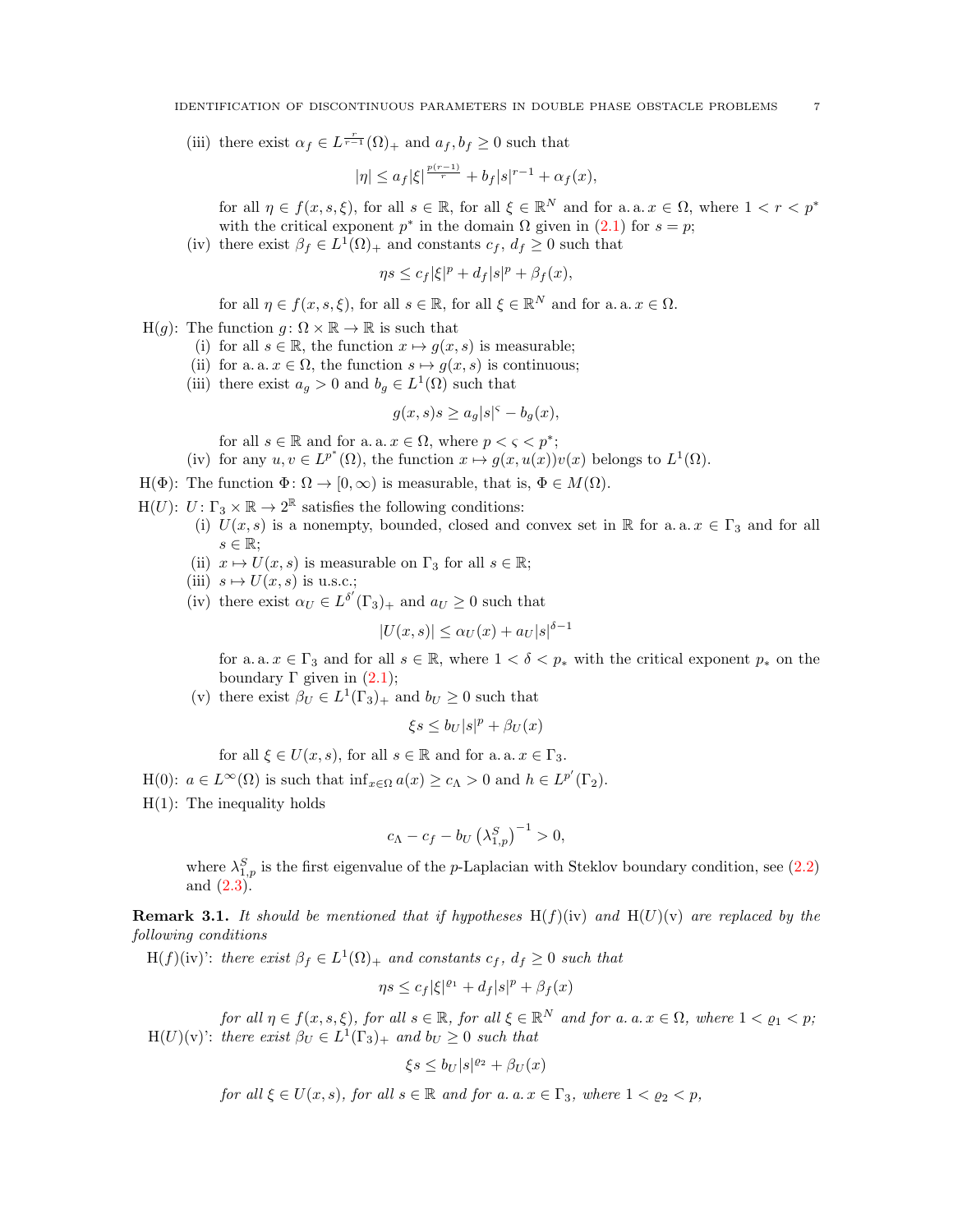then hypothesis H(1) can be removed. Indeed, it follows from Young's inequality with  $\varepsilon > 0$  that

$$
\begin{aligned} \eta s &\leq c_f |\xi|^{p_1} + d_f |s|^p + \beta_f(y) \leq \varepsilon |\xi|^p + c_1(\varepsilon) + d_f |s|^p + \beta_f(y) \\ \xi s &\leq b_U |s|^{p_2} + \beta_U(x) \leq \varepsilon |s|^p + c_2(\varepsilon) + \beta_U(x) \end{aligned}
$$

for all  $\eta \in f(y, s, \xi)$ , for all  $\xi \in U(x, s)$ , for all  $s \in \mathbb{R}$ , for all  $\xi \in \mathbb{R}^N$ , for a. a.  $y \in \Omega$  and for a.  $a \cdot x \in \Gamma_3$  with some  $c_1(\varepsilon), c_2(\varepsilon) > 0$ . If we choose  $\varepsilon \in \left(0, \frac{c_1}{1+(\varepsilon)\varepsilon}\right)$  $\frac{c_{\Lambda}}{1+\left(\lambda_{1,p}^{S}\right)^{-1}}\Big)$ , then the inequality in H(1) holds automatically.

Let  $K$  be a subset of  $V$  given by

<span id="page-7-0"></span>
$$
K := \{ v \in V : v \le \Phi \text{ in } \Omega \}.
$$
\n
$$
(3.1)
$$

Under H( $\Phi$ ) we see that the set K is a nonempty, closed and convex subset of V. In fact, from H( $\Phi$ ) (that is,  $\Phi(x) \geq 0$  for a. a.  $x \in \Omega$ ), we know that  $0 \in K$ , i.e.,  $K \neq \emptyset$ . Furthermore, it is clear that K is convex. For the closedness, let  $\{u_n\}_{n\in\mathbb{N}}\subset K$  be a sequence such that  $u_n\to u$  in V for some  $u\in V$ . The continuity of V into  $L^p(\Omega)$  implies that  $u_n \to u$  in  $L^p(\Omega)$ . Passing to a subsequence if necessary, we may suppose that  $u_n(x) \to u(x)$  for a. a.  $x \in \Omega$ . Therefore,

$$
\Phi(x) \ge \lim_{n \to \infty} u_n(x) = u(x) \quad \text{for a. a. } x \in \Omega.
$$

Hence,  $u \in K$  and so K is closed.

Next, we state the definition of a weak solution to problem  $(1.1)$ .

**Definition 3.2.** A function  $u \in K$  is said to be a weak solution of problem [\(1.1\)](#page-0-0), if there exist functions  $\eta \in L^{r'}(\Omega)$  and  $\xi \in L^{\delta'}(\Gamma_3)$  with  $\eta(x) \in f(x, u(x), \nabla u(x))$  for a. a.  $x \in \Omega$ ,  $\xi(x) \in U(x, u(x))$ for a. a.  $x \in \Gamma_3$  and the equality

$$
\int_{\Omega} (a(x)|\nabla u|^{p-2}\nabla u + \mu(x)|\nabla u|^{q-2}\nabla u) \cdot \nabla (v-u) dx
$$
  
+ 
$$
\int_{\Omega} g(x,u)(v-u) dx + \int_{\Omega} \mu(x)|u|^{q-2}u(v-u) dx
$$
  

$$
\geq \int_{\Omega} \eta(x)(v-u) dx + \int_{\Gamma_2} h(x)(v-u) d\Gamma + \int_{\Gamma_3} \xi(x)(v-u) d\Gamma
$$

is satisfied for all  $v \in K$ , where the set K is defined by  $(3.1)$ .

The following theorem which is the main result in this section shows that for each pair  $(a, h) \in$  $L^{\infty}(\Omega)_{+} \times L^{p'}(\Gamma_2)$  satisfying H(0), the solution set to problem [\(1.1\)](#page-0-0), denoted by  $\mathcal{S}(a, h)$ , is nonempty, bounded, and weakly closed.

<span id="page-7-1"></span>**Theorem 3.3.** Let the hypotheses [\(2.4\)](#page-2-2),  $H(f)$ ,  $H(g)$ ,  $H(\Phi)$ ,  $H(U)$ ,  $H(0)$  and  $H(1)$  be satisfied. Then, the solution set of problem  $(1.1)$  is nonempty, bounded and weakly closed (hence, weakly compact).

Proof. We divide the proof into three parts.

### I Existence:

First, we consider the following nonlinear functions  $F: V \to V^*, G: V \subset L^c(\Omega) \to L^{c'}(\Omega)$  and  $L: L^p(\Omega) \to L^{p'}(\Omega)$  defined by

$$
\langle Fu, v \rangle := \int_{\Omega} \left( a(x) |\nabla u|^{p-2} \nabla u + \mu(x) |\nabla u|^{q-2} \nabla u \right) \cdot \nabla v \, dx
$$

$$
+ \int_{\Omega} \left( |u|^{p-2} u + \mu(x) |u|^{q-2} u \right) v \, dx,
$$

$$
\langle Gu, w \rangle_{L^{s'}(\Omega) \times L^{s}(\Omega)} := \int_{\Omega} g(x, u) w \, dx
$$

$$
\langle Ly, z \rangle_{L^{p'}(\Omega) \times L^{p}(\Omega)} := \int_{\Omega} |y|^{p-2} yz \, dx
$$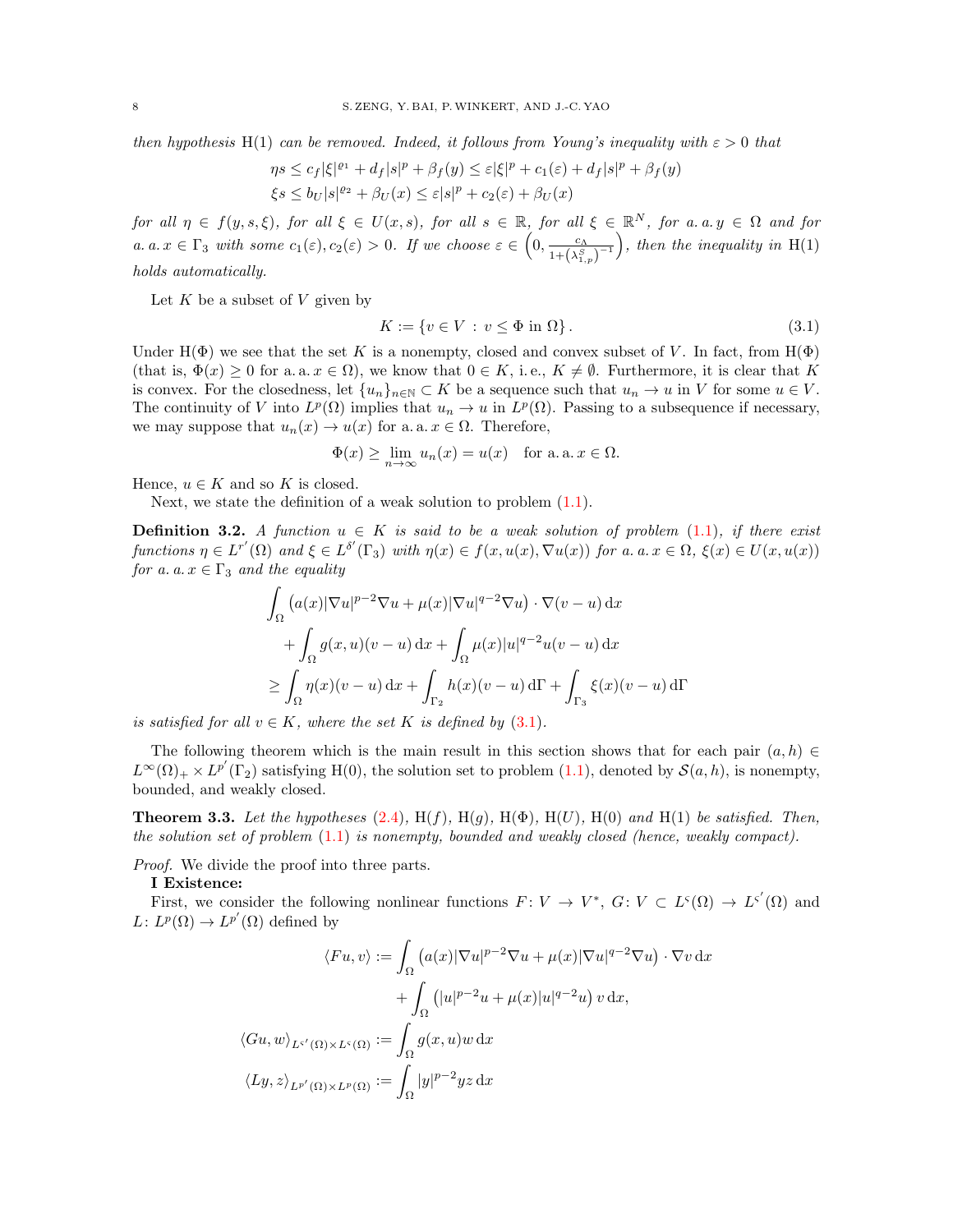for all  $u, v \in V$ , for all  $w \in L^{\varsigma}(\Omega)$  and for all  $y, z \in L^p(\Omega)$ .

Let  $u \in V$  be fixed. By the Yankov-von Neumann-Aumann selection theorem (see e.g. Papageor-giou-Winkert [\[47,](#page-20-21) Theorem 2.7.25]) and assumptions  $H(f)(i)$  and (ii), we know that the multivalued function  $x \mapsto f(x, u(x), \nabla u(x))$  admits a measurable selection. Let  $\eta : \Omega \to \mathbb{R}$  be a measurable selection of  $x \mapsto f(x, u(x), \nabla u(x))$ , that is,  $\eta(x) \in f(x, u(x), \nabla u(x))$  for a. a.  $x \in \Omega$ . From H(f)(iii) and the inequality

$$
(|r_1|+|r_2|)^s\leq 2^{s-1}\,(|r_1|^s+|r_2|^s)\quad\text{for all }r_1,r_2\in\mathbb{R}\text{ with }s\geq 1,
$$

it follows that there exist constants  $M_1, M_2 > 0$  satisfying

<span id="page-8-0"></span>
$$
\int_{\Omega} |\eta(x)|^{r'} dx \leq \int_{\Omega} \left( a_f |\nabla u|^{\frac{p}{r'}} + b_f |u|^{r-1} + \alpha_f(x) \right)^{r'} dx
$$
  
\n
$$
\leq M_1 \int_{\Omega} \left( |\nabla u|^p + |u|^r + \alpha_f(x)^{r'} \right) dx
$$
  
\n
$$
= M_1 \left( ||\nabla u||_{p,\Omega}^p + ||u||_{r,\Omega}^r + ||\alpha_f||_{r',\Omega}^{r'} \right)
$$
  
\n
$$
\leq M_2 \left( ||u||_V^p + ||u||_V^r + ||\alpha_f||_{r',\Omega}^{r'} \right),
$$
\n(3.2)

where we have used the fact that the embeddings of V into  $W^{1,p}(\Omega)$  and of V into  $L^r(\Omega)$  are continuous. Hence,  $\eta \in L^{r'}(\Omega)$ . This permits us to consider the Nemytskij operator  $N_f: V \subset L^{r}(\Omega) \to 2^{L^{r'}(\Omega)}$ associated to the multivalued mapping  $f$  defined by

$$
N_f(u) := \left\{ \eta \in L^{r'}(\Omega) \, : \, \eta(x) \in f(x, u(x), \nabla u(x)) \text{ for a. a. } x \in \Omega \right\}
$$

for all  $u \in V$ . Similarly, because of hypotheses  $H(U)(i)$ , (ii) and (iii), for each  $u \in L^{\delta}(\Gamma_3)$  fixed, we are able to find a measurable function  $\xi: \Gamma_3 \to \mathbb{R}$  satisfying  $\xi(x) \in U(x, u(x))$  for a. a.  $x \in \Gamma_3$  and

<span id="page-8-1"></span>
$$
\|\xi\|_{\delta',\Gamma_3}^{\delta'} = \int_{\Gamma_3} |\xi(x)|^{\delta'} d\Gamma
$$
  
\n
$$
\leq \int_{\Gamma_3} (\alpha_U(x) + a_U|u|^{\delta - 1})^{\delta'} d\Gamma
$$
  
\n
$$
\leq M_3 \int_{\Gamma_3} (\alpha_U(x)^{\delta'} + |u|^\delta) d\Gamma
$$
  
\n
$$
= M_3 \left( \|\alpha_U\|_{\delta',\Gamma_3}^{\delta'} + \|u\|_{\delta,\Gamma_3}^{\delta} \right)
$$
\n(3.3)

for some  $M_3 > 0$ . Therefore, in what follows, we denote by  $N_U: L^{\delta}(\Gamma_3) \to 2^{L^{\delta'}(\Gamma_3)}$  the Nemytskij operator corresponding to the multivalued mapping  $U$  defined by

$$
N_U(u) := \left\{ \eta \in L^{\delta'}(\Gamma_3) : \eta(x) \in U(x, u(x)) \text{ for a. a. } x \in \Gamma_3 \right\}
$$

for all  $u \in L^{\delta}(\Gamma_3)$ .

Let  $\iota: V \to L^r(\Omega), \omega: V \to L^s(\Omega)$  and  $\beta: V \to L^p(\Omega)$  be the embedding operators of V to  $L^r(\Omega), V$ to  $L^s(\Omega)$  and V to  $L^p(\Omega)$ , respectively, with its adjoint operators  $\iota^*: L^{r'}(\Omega) \to V^*$ ,  $\omega^*: L^{s'}(\Omega) \to V^*$ and  $\beta^*: L^{p'}(\Omega) \to V^*$ , respectively. Also, we denote by  $\gamma: V \to L^{\delta}(\Gamma_3)$  the trace operator of V into  $L^{\delta}(\Gamma_3)$  with its adjoint operator  $\gamma^*: L^{\delta'}(\Gamma_3) \to V^*$ . Consider the indicator function of the set K formulated as

$$
I_K(u) := \begin{cases} 0 & \text{if } u \in K, \\ +\infty & \text{if } u \notin K. \end{cases}
$$

Under the definitions above, we could use a standard procedure for variation calculus to obtain that  $u \in K$  is a weak solution of problem  $(1.1)$  if and only if it solves the following nonlinear inclusion problem:

$$
Fu + \omega^* Gu - \beta^* Lu - \iota^* N_f(u) - \gamma^* N_U(u) + \partial_c I_K(u) \ni h \quad \text{in } V^*,
$$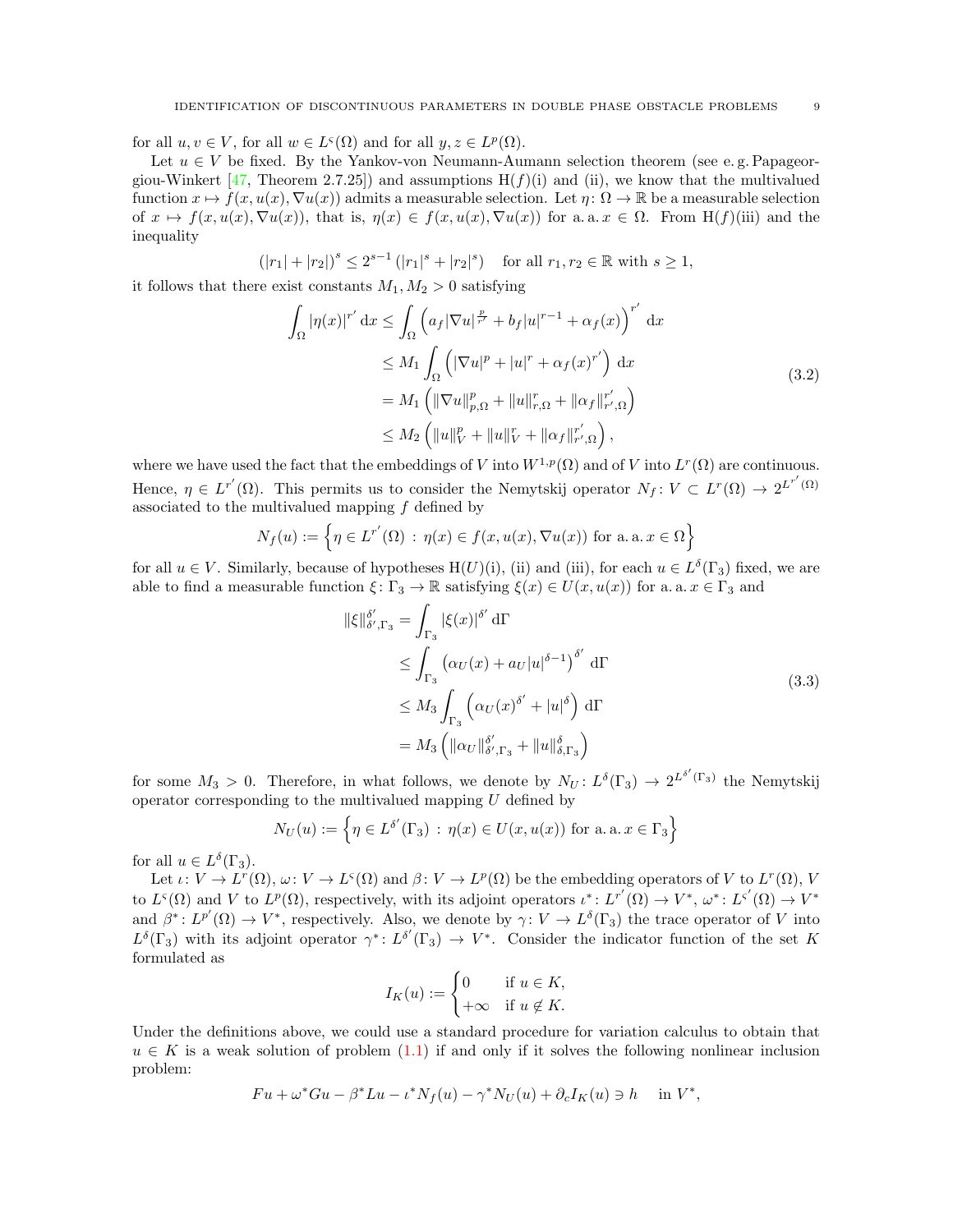where  $\partial_c I_K$  is the convex subdifferential operator of  $I_K$ .

Observe that the functions  $F, G$  and  $L$  are bounded. The latter combined with  $(3.2), (3.3)$  $(3.2), (3.3)$  and hypotheses H(f) and H(U) implies that for each  $u \in V$  the set

<span id="page-9-1"></span>
$$
H(u) := Fu + \omega^* Gu - \beta^* Lu - \iota^* N_f(u) - \gamma^* N_U(u)
$$

is nonempty, bounded, closed and convex. We show that  $H$  is a pseudomonotone operator. Let  ${u_n}_{n\in\mathbb{N}}\subset V, \{\zeta_n\}_{n\in\mathbb{N}}\subset V^*$  be sequences and let  $(u,\zeta)\in V\times V^*$  be such that

$$
\zeta_n \in H(u_n) \quad \text{for each } n \in \mathbb{N}, \quad \zeta_n \xrightarrow{w} \zeta \quad \text{and} \quad \limsup_{n \to \infty} \langle \zeta_n, u_n - u \rangle \le 0. \tag{3.4}
$$

Then, for every  $n \in \mathbb{N}$ , there are  $\eta_n \in N_f(u_n)$  and  $\xi_n \in N_U(u_n)$  such that

$$
\zeta_n = Fu_n + \omega^* Gu_n - \beta^* Lu_n - \iota^* \eta_n - \gamma^* \xi_n \quad \text{for all } n \in \mathbb{N}.
$$

Taking [\(3.2\)](#page-8-0) and [\(3.3\)](#page-8-1) into account, we can see that the sequences  $\{\eta_n\}_{n\in\mathbb{N}}\subset L^{r'}(\Omega)$  and  $\{\xi_n\}_{n\in\mathbb{N}}\subset$  $L^{\delta'}(\Gamma_3)$  are both bounded. Without any loss of generality, we may assume that there exist functions  $(\eta, \xi) \in L^{r'}(\Omega) \times L^{\delta'}(\Gamma_3)$  such that

$$
\eta_n \xrightarrow{w} \eta
$$
 in  $L^{r'}(\Omega)$  and  $\xi_n \xrightarrow{w} \xi$  in  $L^{\delta'}(\Gamma_3)$ .

Recall that V is embedded compactly into  $L^s(\Omega)$ ,  $L^r(\Omega)$  and  $L^p(\Omega)$ , respectively, and  $\gamma: V \to L^{\delta}(\Gamma_3)$ is compact. Using this we have

$$
\lim_{n \to \infty} \langle \omega^* Gu_n, u_n - u \rangle = \lim_{n \to \infty} \langle Gu_n, \omega(u_n - u) \rangle_{L^{s'}(\Omega) \times L^s(\Omega)} = 0,
$$
  
\n
$$
\lim_{n \to \infty} \langle \beta^* Lu_n, u_n - u \rangle = \lim_{n \to \infty} \langle Lu_n, \beta(u_n - u) \rangle_{L^{p'}(\Omega) \times L^p(\Omega)} = 0,
$$
  
\n
$$
\lim_{n \to \infty} \langle \iota^* \eta_n, u_n - u \rangle = \lim_{n \to \infty} \langle \eta_n, \iota(u_n - u) \rangle_{L^{r'}(\Omega) \times L^r(\Omega)} = 0,
$$
  
\n
$$
\lim_{n \to \infty} \langle \gamma^* \xi_n, u_n - u \rangle = \lim_{n \to \infty} \langle \xi_n, \gamma(u_n - u) \rangle_{L^{s'}(\Gamma_3) \times L^{\delta}(\Gamma_3)} = 0.
$$
\n(3.5)

Inserting  $(3.5)$  into the inequality in  $(3.4)$  yields

$$
0 \geq \limsup_{n \to \infty} \langle \zeta_n, u_n - u \rangle
$$
  
\n
$$
\geq \limsup_{n \to \infty} \langle Fu_n, u_n - u \rangle + \liminf_{n \to \infty} \langle \omega^* Gu_n, u_n - u \rangle - \limsup_{n \to \infty} \langle \beta^* Lu_n, u - u_n \rangle
$$
  
\n
$$
+ \liminf_{n \to \infty} \langle \iota^* \eta_n, u - u_n \rangle + \liminf_{n \to \infty} \langle \gamma^* \xi_n, u - u_n \rangle
$$
  
\n
$$
\geq \limsup_{n \to \infty} \langle Fu_n, u_n - u \rangle.
$$

From Proposition [2.3](#page-4-1) we know that F is of type  $(S_+)$ . Therefore,

<span id="page-9-0"></span>
$$
u_n \to u \quad \text{in } V.
$$

Passing to a subsequence if necessary, we may assume that

<span id="page-9-2"></span>
$$
u_n(x) \to u(x)
$$
 and  $\nabla u_n(x) \to \nabla u(x)$  for a. a.  $x \in \Omega$ . (3.6)

Applying Mazur's Theorem there exists a sequence  $\{\chi_n\}_{n\in\mathbb{N}}$  of convex combinations to  $\{\eta_n\}_{n\in\mathbb{N}}$  satisfying

$$
\chi_n \to \eta \quad \text{in } L^{r'}(\Omega).
$$

Therefore, we can suppose that  $\chi_n(x) \to \eta(x)$  for a. a.  $x \in \Omega$ . Due to the convexity of f we see that

$$
\chi_n(x) \in f(x, u_n(x), \nabla u_n(x))
$$
 for a. a.  $x \in \Omega$ .

Recall that f is u.s.c. and has nonempty, bounded, closed and convex values (see hypotheses  $H(f)(i)$ ) and (ii)). So, we can use Proposition 4.1.9 of Denkowski-Migórski-Papageorgiou  $[15]$  to infer that the graph of  $(s, \xi) \mapsto f(x, s, \xi)$  is closed for a. a.  $x \in \Omega$ . Taking the convergence properties in  $(3.6)$  and  $\chi_n(x) \to \eta(x)$  for a. a.  $x \in \Omega$  into account, we obtain

$$
\eta(x) \in f(x, u(x), \nabla u(x))
$$
 for a.a.  $x \in \Omega$ .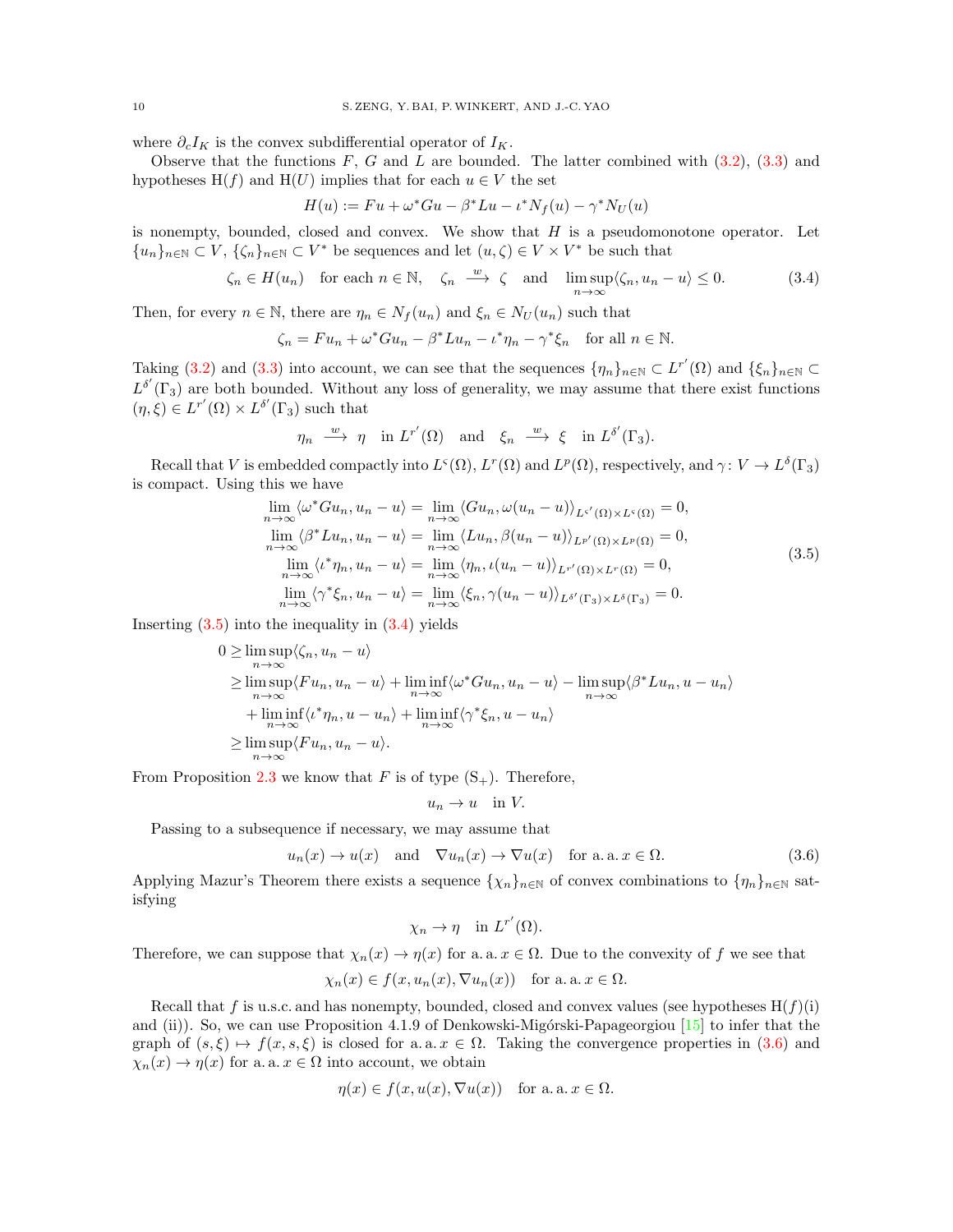This shows that  $\eta \in N_f(u)$ . Applying the same arguments as we did before, we conclude that  $\xi \in$  $N_U(u)$ . Recall that F, G and L are continuous. So we can use the the convergence [\(3.4\)](#page-9-1) in order to get

$$
\zeta_n = Fu_n + \omega^* Gu_n - \beta^* Lu_n - \iota^* \eta_n - \gamma^* \xi_n \xrightarrow{w} Fu + \omega^* Gu - \beta^* Lu - \iota^* \eta - \gamma^* \xi = \zeta \quad \text{in } V^*.
$$

This implies that  $\zeta \in H(u)$ . Hence, we have

$$
\lim_{n \to \infty} \langle \zeta_n, u_n \rangle
$$
\n
$$
= \lim_{n \to \infty} \langle Fu_n + \omega^* Gu_n - \beta^* Lu_n - \iota^* \eta_n - \gamma^* \xi_n, u_n \rangle
$$
\n
$$
= \lim_{n \to \infty} \langle Fu_n + \omega^* Gu_n - \beta^* Lu_n, u_n \rangle - \lim_{n \to \infty} \langle \eta_n, \iota u_n \rangle_{L^{r'}(\Omega) \times L^{r}(\Omega)} - \lim_{n \to \infty} \langle \xi_n, \gamma u_n \rangle_{L^{\delta'}(\Gamma_3) \times L^{\delta}(\Gamma_3)}
$$
\n
$$
= \langle Fu + \omega^* Gu - \beta^* Lu - \iota^* \eta - \gamma^* \xi, u \rangle = \langle \zeta, u \rangle.
$$

This shows that  $H$  is a generalized pseudomonotone operator. Employing Proposition [2.5,](#page-4-2) we conclude that  $H$  is pseudomonotone.

Next, we show the coercivity of H. To this end, we introduce a subspace W of  $W^{1,p}(\Omega)$  defined by

$$
W := \{ u \in W^{1,p}(\Omega) : u = 0 \text{ on } \Gamma_1 \}.
$$
\n(3.7)

Because  $\Gamma_1$  has positive measure, it is not difficult to prove that W endowed with the norm

<span id="page-10-3"></span>
$$
||u||_W := ||\nabla u||_{p,\Omega} \quad \text{for all } u \in W
$$

is a reflexive and separable Banach space. Moreover, since the embedding of  $V$  into  $W$  is continuous, there exists a constant  $C_{VW} > 0$  such that

$$
||u||_W \leq C_{VW} ||u||_V \quad \text{for all } u \in V.
$$

Let  $u \in V$  and  $\zeta \in H(u)$  be arbitrary. Then, we can find functions  $\eta \in N_f(u)$  and  $\xi \in N_U(u)$  such that  $\zeta = Fu + \omega^*Gu - \beta^* Lu - \iota^* \eta - \gamma^* \xi$  and

$$
\langle \zeta, u \rangle = \langle Fu, u \rangle + \langle \omega^* Gu - \beta^* Lu, u \rangle - \langle \eta, u \rangle_{L^{r'}(\Omega) \times L^r(\Omega)} - \langle \xi, u \rangle_{L^{s'}(\Gamma_3) \times L^{\delta}(\Gamma_3)} \geq c_{\Lambda} ||\nabla u||_{p,\Omega}^p + ||\nabla u||_{q,\mu}^q + ||u||_{q,\mu}^q - \int_{\Omega} c_f |\nabla u|^p + d_f |u|^p + \beta_f(x) dx \n- \int_{\Gamma_3} b_U |u|^p + \beta_U(x) d\Gamma + \int_{\Omega} a_g |u|^c - b_g(x) dx \geq (c_{\Lambda} - c_f) ||\nabla u||_{p,\Omega}^p + ||\nabla u||_{q,\mu}^q + a_g ||u||_{\zeta,\Omega}^c + ||u||_{q,\mu}^q - ||b_g||_{1,\Omega} \n- d_f ||u||_{p,\Omega}^p - ||\beta_f ||_{1,\Omega} - b_U ||u||_{p,\Gamma_3}^p - ||\beta_U ||_{1,\Gamma_3}.
$$
\n(3.8)

We set

<span id="page-10-2"></span>
$$
\varepsilon = \frac{a_g}{2\left(\left(\lambda_{1,p}^S\right)^{-1}b_U + d_f + 1\right)}.
$$

Keeping in mind that  $\varsigma > p$ , it follows from Young's Inequality and the eigenvalue problem of the p-Laplacian with Steklov boundary condition (see  $(2.2)$  and  $(2.3)$ ) that the following inequalities hold

<span id="page-10-0"></span>
$$
b_{U} \|u\|_{p,\Gamma_{3}}^{p} \leq b_{U} \left(\lambda_{1,p}^{S}\right)^{-1} \left( \|\nabla u\|_{p,\Omega}^{p} + \|u\|_{p,\Omega}^{p} \right) \tag{3.9}
$$

and

<span id="page-10-1"></span>
$$
||u||_{p,\Omega}^p = \int_{\Omega} |u|^p \, \mathrm{d}x \le \varepsilon \int_{\Omega} |u|^{\varsigma} \, \mathrm{d}x + c(\varepsilon) = \varepsilon ||u||_{\varsigma,\Omega}^{\varsigma} + c(\varepsilon) \tag{3.10}
$$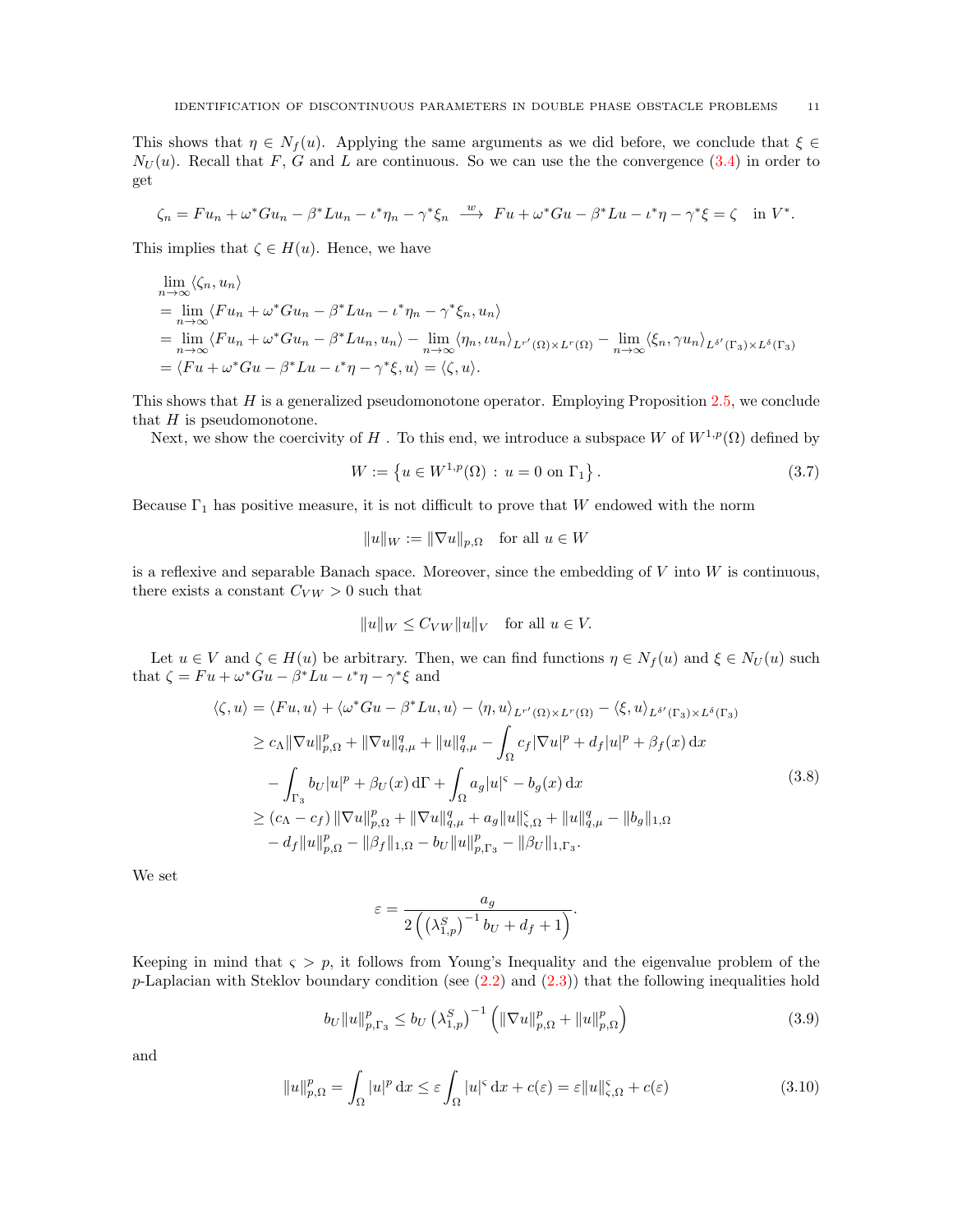with some  $c(\varepsilon) > 0$ . Using  $(3.9)$  and  $(3.10)$  in  $(3.8)$ , we get

$$
\langle \zeta, u \rangle \geq \left( c_{\Lambda} - c_{f} - b_{U} \left( \lambda_{1,p}^{S} \right)^{-1} \right) \|\nabla u\|_{p,\Omega}^{p} + \|\nabla u\|_{q,\mu}^{q} + \frac{a_{g}}{2} \|u\|_{\varsigma,\Omega}^{S} + \|u\|_{p,\Omega}^{p} + \|u\|_{q,\mu}^{q} \n- \|b_{g}\|_{1,\Omega} - \|\beta_{f}\|_{1,\Omega} - \|\beta_{U}\|_{1,\Gamma_{3}} - c(\varepsilon) \n\geq \hat{M}_{0} \left( \|\nabla u\|_{p,\Omega}^{p} + \|\nabla u\|_{q,\mu}^{q} + \|u\|_{p,\Omega}^{p} + \|u\|_{q,\mu}^{q} \right) + \frac{a_{g}}{2} \|u\|_{\varsigma,\Omega}^{S} - \|b_{g}\|_{1,\Omega} \n- \|\beta_{f}\|_{1,\Omega} - \|\beta_{U}\|_{1,\Gamma_{3}} - c(\varepsilon) \n= \hat{M}_{0}\varrho_{\mathcal{H}}(u) + \frac{a_{g}}{2} \|u\|_{\varsigma,\Omega}^{S} - \|b_{g}\|_{1,\Omega} - \|\beta_{f}\|_{1,\Omega} - \|\beta_{U}\|_{1,\Gamma_{3}} - c(\varepsilon) \n\geq \hat{M}_{0} \min \{ \|u\|_{V}^{p}, \|u\|_{V}^{q} \} + \frac{a_{g}}{2} \|u\|_{\varsigma,\Omega}^{S} - \|b_{g}\|_{1,\Omega} - \|\beta_{f}\|_{1,\Omega} - \|\beta_{U}\|_{1,\Gamma_{3}} - c(\varepsilon),
$$
\n(3.11)

where  $\hat{M}_0 > 0$  is defined by

<span id="page-11-0"></span>
$$
\hat{M}_0 := \min \left\{ c_{\Lambda} - c_f - b_U \left( \lambda_{1,p}^S \right)^{-1}, 1 \right\}.
$$

Since  $c_{\Lambda} - c_f - b_U \left( \lambda_{1,p}^S \right)^{-1} > 0$ , we deduce that H is coercive.

It is well-known that  $I_K$  is a proper, convex and l.s.c. function. Note that (see e.g., Proposition 1.10) of Brézis  $[6]$ )

 $I_K(u) \geq \alpha_K ||u||_V$  for all  $u \in V$  with some  $\alpha_K < 0$ .

So, we have

$$
\langle \kappa, u \rangle \ge I_K(u) - I_K(0) \ge \alpha_K \|u\|_V
$$
 for all  $\kappa \in \partial_c I_K(u)$  and for all  $u \in K$ ,

where we have used the fact that  $0 \in K$ . Combining the inequality above and [\(3.11\)](#page-11-0) gives

$$
\langle \zeta + \kappa - h, u \rangle
$$
  
\n
$$
\geq \hat{M}_0 \min \{ ||u||_V^p, ||u||_V^q \} + \frac{a_g}{2} ||u||_{\zeta, \Omega}^{\zeta} - ||b_g||_{1, \Omega} - ||\beta_f||_{1, \Omega}
$$
  
\n
$$
- ||\beta_U||_{1, \Gamma_3} - c(\varepsilon) - |\alpha_K| ||u||_V - M_4 ||h||_{p', \Gamma_2} ||u||_V
$$

for all  $\zeta \in H(u)$  and for all  $\kappa \in \partial_c I_K(u)$  with some  $M_4 > 0$ . Therefore, we infer that [\(2.8\)](#page-5-2) is satisfied with  $u_0 = 0$ ,  $\mathcal{G} = \partial_c I_K$  and  $\mathcal{F} = H$ . Thus, all conditions of Theorem [2.7](#page-5-3) are verified. Using this theorem, we conclude that problem [\(1.1\)](#page-0-0) has at least one weak solution  $u \in K$ . Recalling that  $f(x, 0, 0) \neq \{0\}, u$  turns out to be a nontrivial weak solution of problem [\(1.1\)](#page-0-0).

#### II Boundedness:

Suppose that the solution set  $\mathcal{S}(a, h)$  is unbounded. Then, without loss of generality, there exists a sequence  $\{u_n\}_{n\in\mathbb{N}}\subset\mathcal{S}(a,h)$  such that

 $||u_n||_V \to +\infty \text{ as } n \to \infty.$ 

Employing the same arguments as in the proof of the first part, we get the estimate

$$
0 \geq \hat{M}_0 \min\left(\|u_n\|_{V}^p, \|u_n\|_{V}^q\right) + \frac{a_g}{2} \|u_n\|_{\varsigma,\Omega}^{\varsigma} - \|b_g\|_{1,\Omega} - \|\beta_f\|_{1,\Omega} - \|\beta_U\|_{1,\Gamma_3} - M_5 \|h\|_{p',\Gamma_2} \|u_n\|_{V} - M_5
$$
\n(3.12)

for all  $n \in \mathbb{N}$  and for some  $M_5 > 0$ . Letting  $n \to \infty$  in the inequality above, we get a contradiction. Therefore, the solution set  $\mathcal{S}(a, h)$  is bounded in V.

# III Closedness:

Let  ${u_n}_{n\in\mathbb{N}}\subset \mathcal{S}(a,h)$  be a sequence such that

<span id="page-11-2"></span><span id="page-11-1"></span> $u_n \stackrel{w}{\longrightarrow} u$  in V

for some  $u \in K$ . Then, there exist functions  $\eta_n \in N_f(u_n)$  and  $\xi_n \in N_U(u_n)$  such that

$$
\langle Fu_n + \omega^* Gu_n - \beta^* Lu_n, v - u_n \rangle
$$
  
\n
$$
\geq \int_{\Omega} \eta_n (v - u_n) dx + \int_{\Gamma_2} h(x) (v - u_n) d\Gamma + \int_{\Gamma_3} \xi_n (v - u_n) d\Gamma
$$
\n(3.13)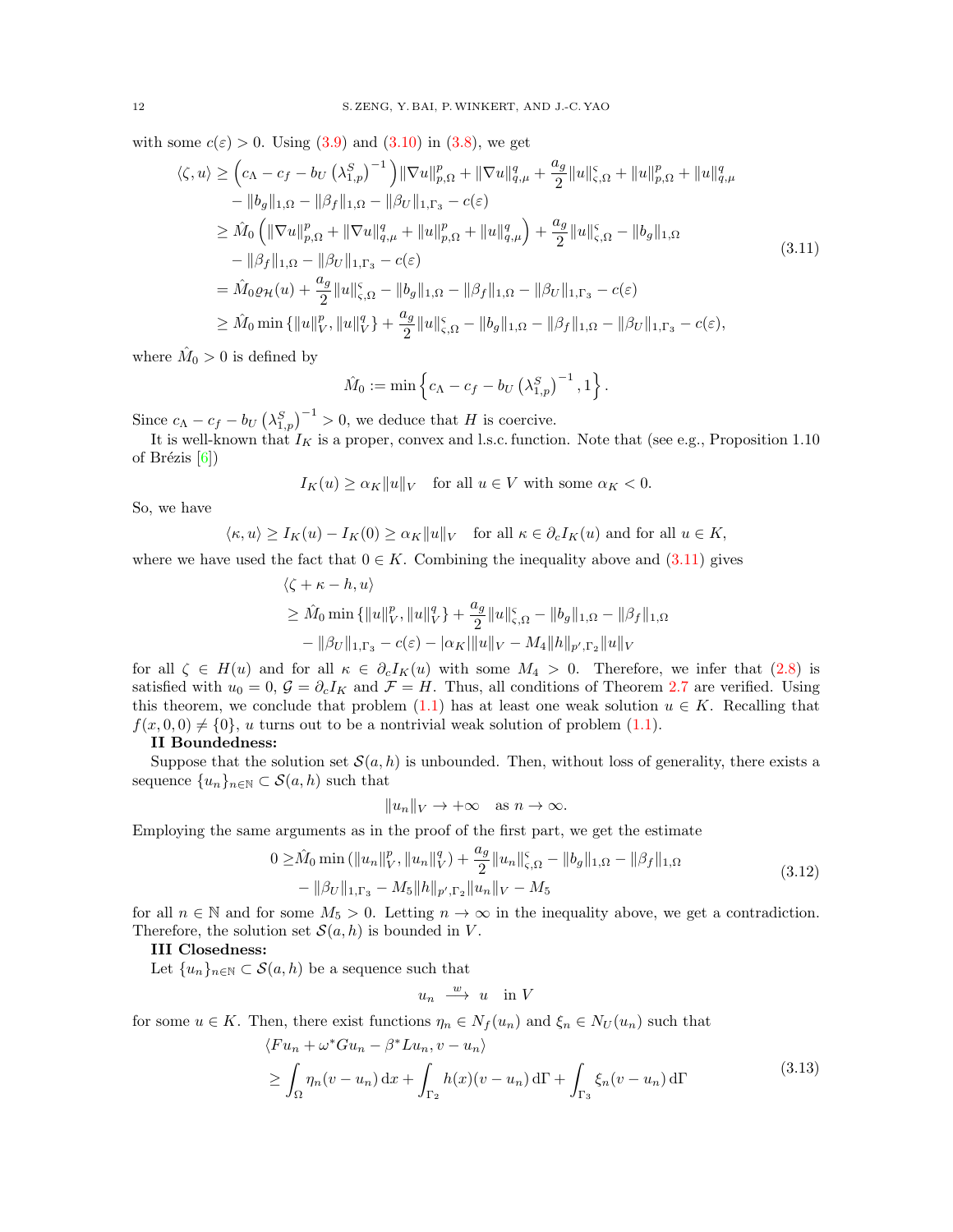for all  $v \in K$ . Due to the boundedness of the operators  $N_f$  and  $N_U$  we may suppose that there are functions  $\eta \in L^{r'}(\Omega)$  and  $\xi \in L^{\delta'}(\Gamma_3)$  satisfying

$$
\eta_n \stackrel{w}{\longrightarrow} \eta
$$
 in  $L^{r'}(\Omega)$  and  $\xi_n \stackrel{w}{\longrightarrow} \xi$  in  $L^{\delta'}(\Gamma_3)$ .

Taking  $v = u$  in [\(3.13\)](#page-11-1) and passing to the upper limit as  $n \to \infty$  in the resulting inequality, we get

$$
\limsup_{n \to \infty} \langle Fu_n, u_n - u \rangle
$$
\n
$$
\leq \lim_{n \to \infty} \int_{\Omega} \left( \eta_n + |u_n|^{p-2} u_n + g(x, u_n) \right) (u - u_n) dx + \lim_{n \to \infty} \int_{\Gamma_2} h(x) (u - u_n) d\Gamma
$$
\n
$$
+ \lim_{n \to \infty} \int_{\Gamma_3} \xi_n (u - u_n) d\Gamma
$$
\n
$$
\leq 0.
$$

Applying Proposition [2.3](#page-4-1) we obtain that  $u_n \to u$  in V. Using the upper semicontinuity of f and U, one has  $\eta \in N_f(u)$  and  $\xi \in N_U(u)$ . Passing to the upper limit as  $n \to \infty$  in equality [\(3.13\)](#page-11-1), we derive that  $u \in \mathcal{S}(a, h)$  and so,  $\mathcal{S}(a, h)$  is weakly closed. This completes the proof.

## 4. An inverse problem for double phase elliptic obstacle inclusion systems

<span id="page-12-0"></span>The section is concerned with the study of an inverse problem to identify a discontinuous parameter in the domain and a discontinuous boundary datum for the double phase elliptic obstacle problem given in  $(1.1)$ .

For any  $g \in L^1(\Omega)$  fixed, in what follows, we denote by  $TV(g)$  the total variation of the function g given by

$$
TV(g) := \sup_{\varphi \in C^1(\Omega;\mathbb{R}^N)} \left\{ \int_{\Omega} g(x) \, \text{div}\, \varphi(x) \, \text{d}x \, : \, |\varphi(x)| \le 1 \text{ for all } x \in \Omega \right\}.
$$

By  $BV(\Omega)$ , we denote the function space of all integrable functions with bounded variation, namely,

$$
BV(\Omega) := \left\{ g \in L^1(\Omega) : TV(g) < +\infty \right\}.
$$

It is well-known that  $BV(\Omega)$  endowed with the norm

$$
||g||_{BV(\Omega)} := ||g||_{1,\Omega} + TV(g) \text{ for all } g \in BV(\Omega)
$$

is a Banach space.

In the sequel, let H be a nonempty, closed and convex subset of  $L^{p'}(\Gamma_3)$ . Given positive constants  $c_\Lambda$ and  $d_{\Lambda}$ , we denote by  $\Lambda$  the set of all admissible parameters for the double phase differential operator given in  $(1.2)$  defined by

$$
\Lambda := \{ a \in BV(\Omega) : 0 < c_{\Lambda} \le a(x) \le d_{\Lambda} \text{ for a. a. } x \in \Omega \}.
$$

Obviously, we see that the admissible set  $\Lambda$  is a closed and convex subset of both BV( $\Omega$ ) and  $L^{\infty}(\Omega)$ .

Given two regularization parameters  $\kappa > 0$  and  $\tau > 0$  and the known observed or measured datum  $z \in L^p(\Omega;\mathbb{R}^N)$ , we consider the inverse problem formulated in the following regularized optimal control framework:

<span id="page-12-1"></span>**Problem 4.1.** Find  $a^* \in \Lambda$  and  $h^* \in H$  such that

<span id="page-12-3"></span>
$$
\inf_{a \in \Lambda \text{ and } h \in H} C(a, h) = C(a^*, h^*),\tag{4.1}
$$

where the cost functional  $C: \Lambda \times H \to \mathbb{R}$  is given by

<span id="page-12-2"></span>
$$
C(a, h) := \min_{u \in S(a, h)} \|\nabla u - z\|_{L^p(\Omega; \mathbb{R}^N)} + \kappa \operatorname{TV}(a) + \tau \|h\|_{p', \Gamma_2},\tag{4.2}
$$

and  $S(a, h)$  stands for the solution set of the double phase elliptic obstacle problem  $(1.1)$  with respect to  $a \in L^{\infty}(\Omega)$  and  $h \in L^{p'}(\Gamma_2)$ .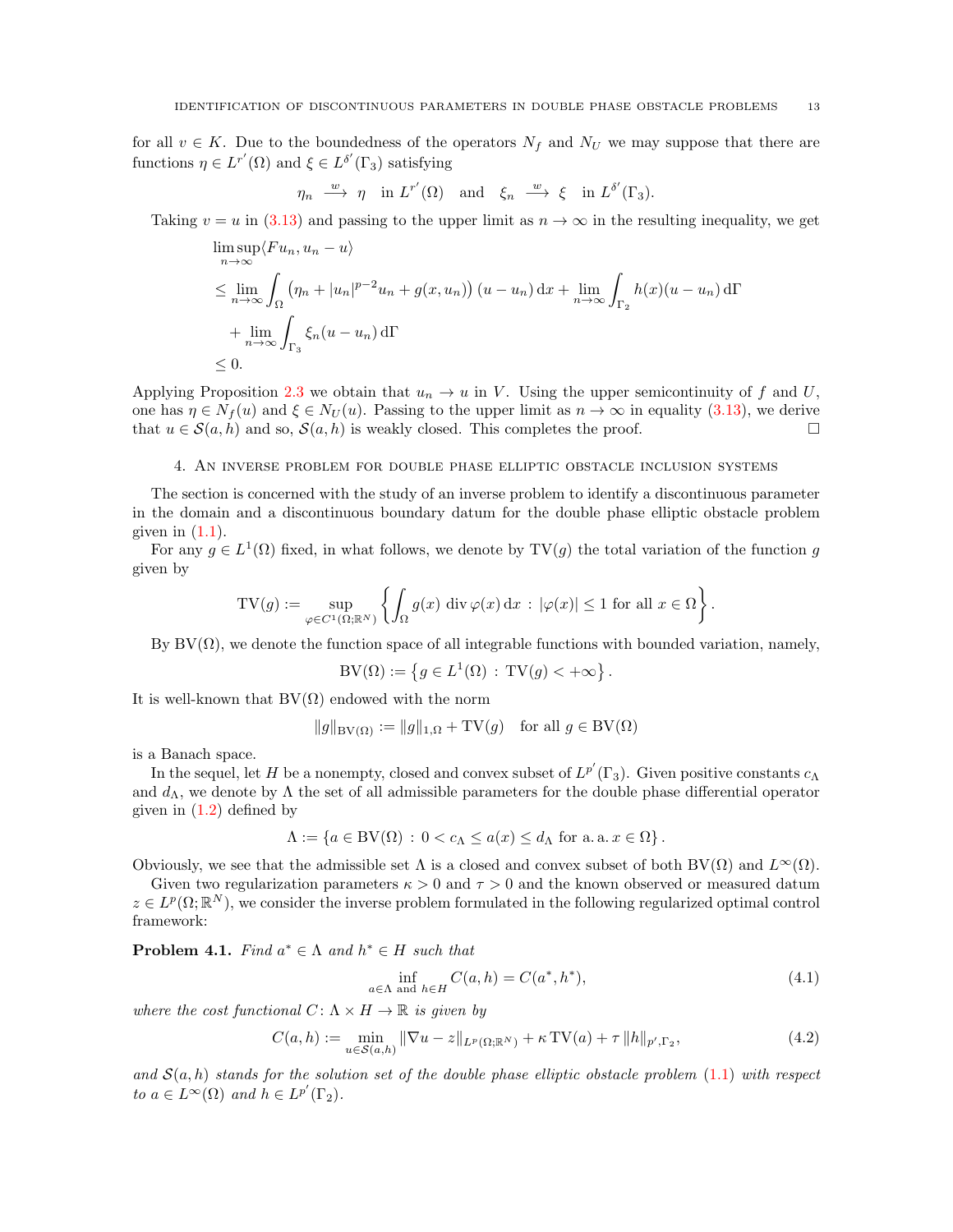The main result in this section is the following existence result for the regularized optimal control problem given in Problem [4.1.](#page-12-1)

Theorem 4.2. Assume that all conditions of Theorem [3.3](#page-7-1) are satisfied. Then the solution set of Problem [4.1](#page-12-1) is nonempty and weakly compact.

Proof. The proof of this theorem is divided into four steps.

**Step 1:** The functional C defined in  $(4.2)$  is well-defined.

We only need to verify that for  $(a, h) \in \Lambda \times H$  fixed, the optimal problem

$$
\min_{u \in \mathcal{S}(a,h)} \|\nabla u - z\|_{L^p(\Omega; \mathbb{R}^N)}
$$

is solvable. Suppose that  $\{u_n\}_{n\in\mathbb{N}}\subset\mathcal{S}(a,h)$  is a minimizing sequence of the problem inf $u\in\mathcal{S}(a,h)$   $\|\nabla u-\nabla u\|^2$  $||z||_{L^p(\Omega;\mathbb{R}^N)}$ , that is,

$$
\inf_{u \in \mathcal{S}(a,h)} \|\nabla u - z\|_{L^p(\Omega; \mathbb{R}^N)} = \lim_{n \to \infty} \|\nabla u_n - z\|_{L^p(\Omega; \mathbb{R}^N)}.
$$

From Theorem [3.3](#page-7-1) we know that  $\{u_n\}_{n\in\mathbb{N}}$  is bounded in V. Passing to a subsequence if necessary, we can assume that  $u_n \stackrel{w}{\longrightarrow} u^*$  in V for some  $u^* \in V$ . This fact along with the weak closedness of  $\mathcal{S}(a, h)$  ensures that  $u^* \in \mathcal{S}(a, h)$ . On the other hand, the weak lower semicontinuity of the norm  $\|\cdot\|_{L^p(\Omega;\mathbb{R}^N)}$  implies that

$$
\inf_{u \in \mathcal{S}(a,h)} \|\nabla u - z\|_{L^p(\Omega; \mathbb{R}^N)} = \liminf_{n \to \infty} \|\nabla u_n - z\|_{L^p(\Omega; \mathbb{R}^N)}
$$

$$
\geq \|\nabla u^* - z\|_{L^p(\Omega; \mathbb{R}^N)}
$$

$$
\geq \inf_{u \in \mathcal{S}(a,h)} \|\nabla u - z\|_{L^p(\Omega; \mathbb{R}^N)}.
$$

This means that for each  $(a, h) \in \Lambda \times H$  there exists  $u^* \in \mathcal{S}(a, h)$  such that

$$
\inf_{u \in \mathcal{S}(a,h)} \|\nabla u - z\|_{L^p(\Omega; \mathbb{R}^N)} = \|\nabla u^* - z\|_{L^p(\Omega; \mathbb{R}^N)}.
$$

Hence, C is well-defined.

For any  $(a, h) \in \Lambda \times H$  and  $u \in \mathcal{S}(a, h)$  fixed, it follows from  $(3.12)$  that

$$
0 \geq \hat{M}_0 \min \{ ||u||_V^p, ||u||_V^q \} + \frac{a_g}{2} ||u||_{\varsigma, \Omega}^{\varsigma} - ||b_g||_{1, \Omega} - ||\beta_f||_{1, \Omega} - ||\beta_V||_{1, \Gamma_3} - M_6 ||h||_{p', \Gamma_2} ||u||_V - M_6
$$

for some  $M_6 > 0$ . Therefore, we conclude that S maps bounded sets of  $\Lambda \times H \subset BV(\Omega) \times L^{p'}(\Gamma_2)$  into bounded sets of K.

**Step 2:** If  $\{(a_n, h_n)\}_{n\in\mathbb{N}} \subset \Lambda \times H$  is a sequence such that  $\{a_n\}_{n\in\mathbb{N}}$  is bounded in BV $(\Omega)$ ,  $a_n \to a$ in  $L^1(\Omega)$  and  $h_n \stackrel{w}{\longrightarrow} h$  in H for some  $(a, h) \in L^1(\Omega) \times H$ , then  $a \in \Lambda$  and one has

<span id="page-13-0"></span>
$$
\emptyset \neq w-\limsup_{n\to\infty} \mathcal{S}(a_n, h_n) \subset \mathcal{S}(a, h). \tag{4.3}
$$

Let  $\{(a_n, h_n)\}_{n \in \mathbb{N}} \subset \Lambda \times H$  be a sequence such that  $a_n \to a$  in  $L^1(\Omega)$  and  $h_n \stackrel{w}{\longrightarrow} h$  in H for some  $(a, h) \in L^1(\Omega) \times H$ . By the properties of  $\Lambda$  (that is,  $\Lambda$  is nonempty, closed and convex in BV( $\Omega$ ) and  $L^1(\Omega)$ , one has  $(a, h) \in \Lambda \times H$ . Moreover, the boundedness of  $\{a_n\}_{n\in\mathbb{N}} \subset BV(\Omega) \cap L^{\infty}(\Omega)$  and the map S implies that  $\bigcup_{n\geq 1}S(a_n, h_n)$  is bounded in K. Also, the reflexivity of V guarantees that the set w– $\limsup_{n\to\infty} \mathcal{S}(a_n, h_n)$  is nonempty.

For any  $u \in w-\limsup_{n\to\infty} S(a_n, h_n)$ , passing to a subsequence if necessary, there exists a sequence  ${u_n}_{n\in\mathbb{N}}\subset K$  such that

$$
u_n \in \mathcal{S}(a_n, h_n)
$$
 and  $u_n \xrightarrow{w} u$  in V.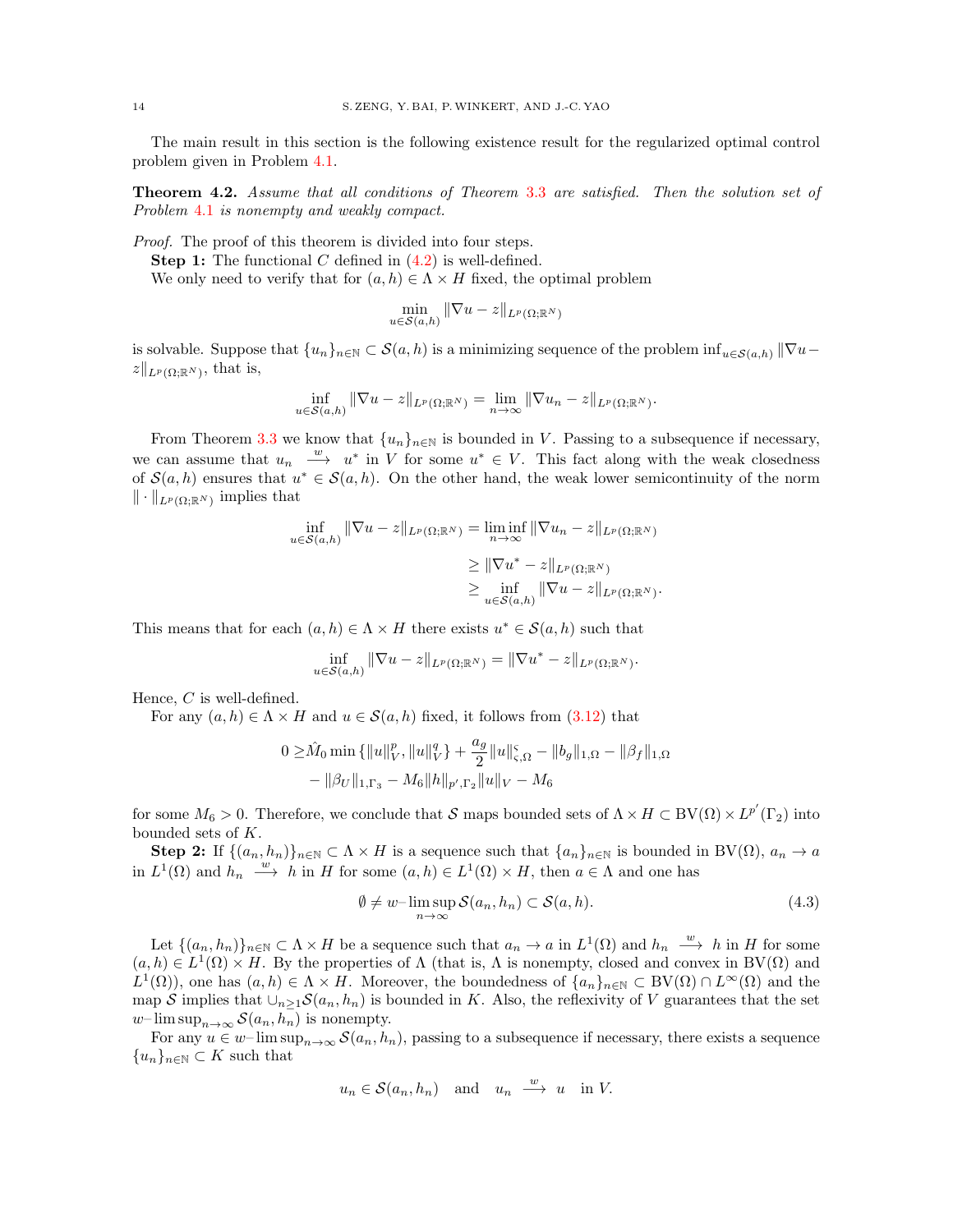#### IDENTIFICATION OF DISCONTINUOUS PARAMETERS IN DOUBLE PHASE OBSTACLE PROBLEMS 15

Hence, for every  $n \in \mathbb{N}$ , we are able to find functions  $\eta_n \in N_f(u_n)$  and  $\xi_n \in N_U(u_n)$  such that

$$
\int_{\Omega} \left( a_n(x) |\nabla u_n|^{p-2} \nabla u_n + \mu(x) |\nabla u_n|^{q-2} \nabla u_n \right) \cdot \nabla (v - u_n) \, dx
$$
\n
$$
+ \int_{\Omega} \mu(x) |u_n|^{q-2} u_n(v - u_n) \, dx + \int_{\Omega} g(x, u_n)(v - u_n) \, dx
$$
\n
$$
\geq \int_{\Omega} \eta_n(x) (v - u_n) \, dx + \int_{\Gamma_2} h_n(x) (v - u_n) \, d\Gamma + \int_{\Gamma_3} \xi_n(x) (v - u_n) \, d\Gamma
$$
\n(4.4)

for all  $v \in K$ . Taking  $v = u$  in [\(4.4\)](#page-14-0) gives

$$
\int_{\Omega} \left( a_n(x) |\nabla u_n|^{p-2} \nabla u_n + \mu(x) |\nabla u_n|^{q-2} \nabla u_n \right) \cdot \nabla (u - u_n) \, dx
$$
\n
$$
+ \int_{\Omega} \mu(x) |u_n|^{q-2} u_n(u - u_n) \, dx + \int_{\Omega} g(x, u_n) (u - u_n) \, dx
$$
\n
$$
\geq \int_{\Omega} \eta_n(x) (u - u_n) \, dx + \int_{\Gamma_2} h_n(x) (u - u_n) \, d\Gamma + \int_{\Gamma_3} \xi_n(x) (u - u_n) \, d\Gamma.
$$
\n(4.5)

Hypotheses H(f)(iii) and H(U)(iv) imply that the sequences  $\{\eta_n\}_{n\in\mathbb{N}}$  and  $\{\xi_n\}_{n\in\mathbb{N}}$  are bounded in  $L^{r'}(\Omega)$  and  $L^{\delta'}(\Gamma_3)$ , respectively. Since the embeddings of V to  $L^s(\Omega)$  and  $L^r(\Omega)$  are compact, we obtain

<span id="page-14-4"></span><span id="page-14-1"></span>
$$
\lim_{n \to \infty} \int_{\Omega} \mu(x)|u_n|^{q-2} u_n(u_n - u) dx = 0,
$$
  
\n
$$
\lim_{n \to \infty} \int_{\Omega} g(x, u_n)(u - u_n) dx = 0,
$$
  
\n
$$
\lim_{n \to \infty} \int_{\Omega} \eta_n(x)(u - u_n) dx = 0,
$$
  
\n
$$
\lim_{n \to \infty} \int_{\Gamma_2} h_n(x)(u - u_n) d\Gamma = 0,
$$
  
\n
$$
\lim_{n \to \infty} \int_{\Gamma_3} \xi_n(x)(u - u_n) d\Gamma = 0,
$$
\n(4.6)

where we have also used the compactness of  $V \hookrightarrow L^p(\Gamma_2)$  and  $V \hookrightarrow L^{\delta}(\Gamma_3)$ .

From Simon  $[50, \text{formula } (2.2)]$  we have the well-known inequalities

$$
M_s|\xi - \eta|^s \le (|\xi|^{s-2}\xi - |\eta|^{s-2}\eta) \cdot (\xi - \eta), \quad \text{if } s \ge 2,
$$
\n(4.7)

$$
\mathcal{M}_s |\xi - \eta|^2 \le (|\xi|^{s-2} \xi - |\eta|^{s-2} \eta) \cdot (\xi - \eta) (|\xi|^s + |\eta|^s)^{\frac{2-s}{s}}, \quad \text{if } 1 \le s \le 2,
$$
 (4.8)

for all  $\xi, \eta \in \mathbb{R}^N$  with some constants  $M_s, \mathcal{M}_s > 0$  independent of  $\xi, \eta \in \mathbb{R}^N$ .

Next, we consider the following cases:  $1 < p < 2$  and  $p \ge 2$ . If  $p \ge 2$ , then we use [\(4.7\)](#page-14-1) in order to get

$$
\int_{\Omega} a_n(x) \left( |\nabla u_n|^{p-2} \nabla u_n - |\nabla u|^{p-2} \nabla u \right) \cdot \nabla (u_n - u) \, \mathrm{d}x \ge c_\Lambda M_p \|u_n - u\|_{W}^p,
$$

where the function space  $W$  is given in  $(3.7)$ . Consider the sets

<span id="page-14-2"></span>
$$
\Omega_n = \{x \in \Omega : \nabla u_n \neq 0\} \cup \{x \in \Omega : \nabla u \neq 0\},\
$$
  

$$
\Sigma_n = \{x \in \Omega : \nabla u = \nabla u_n = 0\}.
$$

We observe that  $\Omega = \Omega_n \cup \Sigma_n$  and  $\Omega_n \cap \Sigma_n = \emptyset$ .

By the absolute continuity of the Lebesgue integral, one has

$$
\int_{\Sigma_n} a_n(x) \left( |\nabla u_n|^{p-2} \nabla u_n - |\nabla u|^{p-2} \nabla u \right) \cdot \nabla (u_n - u) \, \mathrm{d}x = 0.
$$

<span id="page-14-3"></span><span id="page-14-0"></span>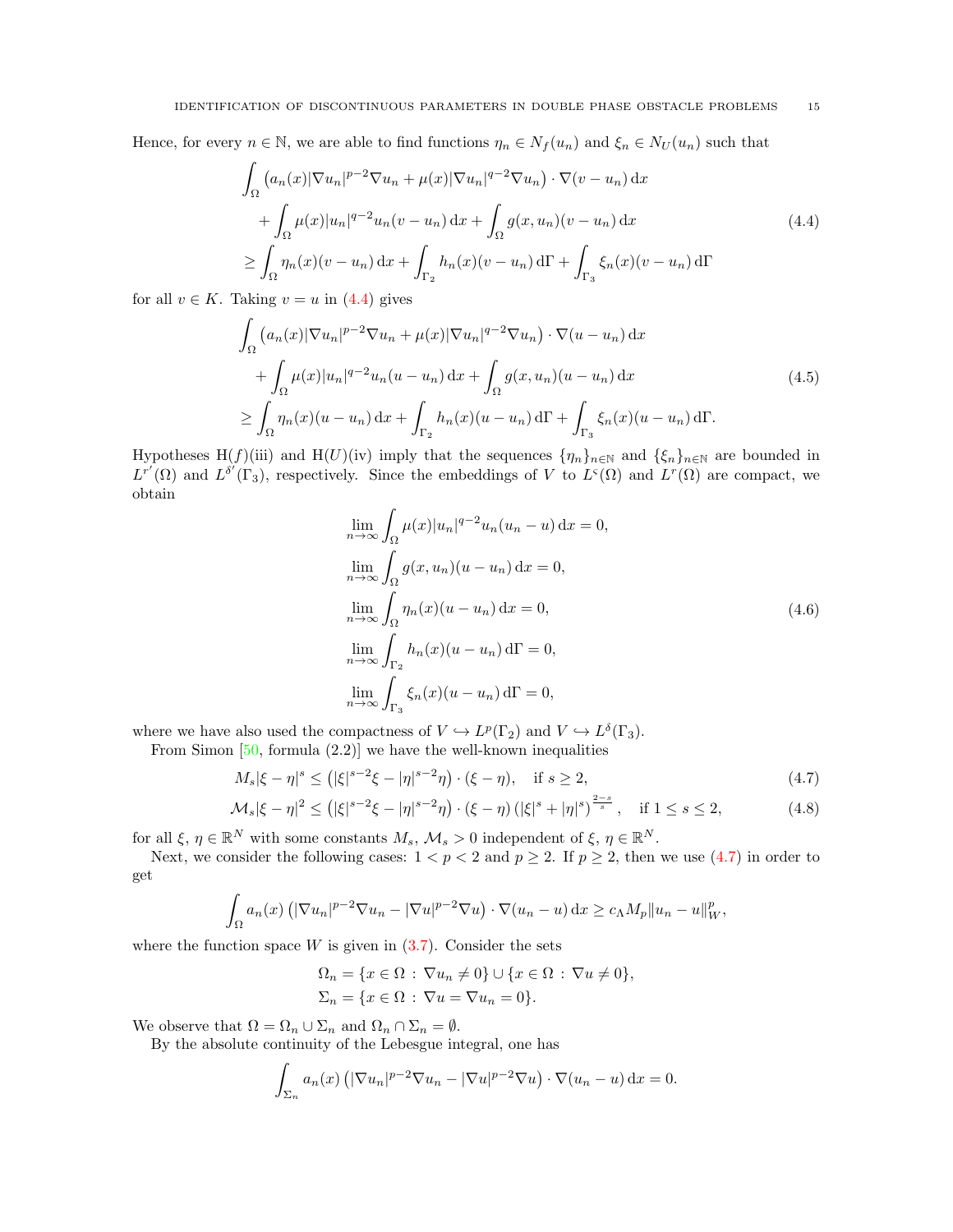Hence, we have

<span id="page-15-0"></span>
$$
\int_{\Omega} a_n(x) \left( |\nabla u_n|^{p-2} \nabla u_n - |\nabla u|^{p-2} \nabla u \right) \cdot \nabla (u_n - u) \, dx
$$
  
\n
$$
= \int_{\Omega_n} a_n(x) \left( |\nabla u_n|^{p-2} \nabla u_n - |\nabla u|^{p-2} \nabla u \right) \cdot \nabla (u_n - u) \, dx
$$
  
\n
$$
+ \int_{\Sigma_n} a_n(x) \left( |\nabla u_n|^{p-2} \nabla u_n - |\nabla u|^{p-2} \nabla u \right) \cdot \nabla (u_n - u) \, dx
$$
  
\n
$$
= \int_{\Omega_n} a_n(x) \left( |\nabla u_n|^{p-2} \nabla u_n - |\nabla u|^{p-2} \nabla u \right) \cdot \nabla (u_n - u) \, dx.
$$

When  $1 < p < 2$ , we can apply  $(4.8)$  and get

$$
\int_{\Omega} a_n(x) \left( |\nabla u_n|^{p-2} \nabla u_n - |\nabla u|^{p-2} \nabla u \right) \cdot \nabla (u_n - u) \, dx
$$
\n
$$
= \int_{\Omega_n} a_n(x) \left( |\nabla u_n|^{p-2} \nabla u_n - |\nabla u|^{p-2} \nabla u \right) \cdot \nabla (u_n - u) \frac{\left( |\nabla u_n|^p + |\nabla u_n|^p \right)^{\frac{2-p}{p}}}{\left( |\nabla u_n|^p + |\nabla u_n|^p \right)^{\frac{2-p}{p}}} \, dx
$$
\n
$$
\geq \mathcal{M}_p \int_{\Omega_n} a_n(x) \left| \nabla u_n - \nabla u \right|^2 \left( |\nabla u_n|^p + |\nabla u_n|^p \right)^{\frac{p-2}{p}} \, dx
$$
\n
$$
\geq c_\Lambda \mathcal{M}_p \int_{\Omega_n} |\nabla u_n - \nabla u|^2 \left( |\nabla u_n|^p + |\nabla u_n|^p \right)^{\frac{p-2}{p}} \, dx.
$$
\n(4.9)

Due to  $1 < p < 2$ , one has  $\frac{2}{p} > 1$ . Using this and Hölder's Inequality yields

$$
\int_{\Omega} |\nabla u_n - \nabla u|^p \, dx = \int_{\Omega} |\nabla u_n - \nabla u|^{2 \cdot \frac{p}{2}} \, dx
$$
  
\n
$$
= \int_{\Omega} \left( |\nabla u_n - \nabla u|^2 \left( |\nabla u_n|^p + |\nabla u|^p \right)^{\frac{p-2}{p}} \right)^{\frac{p}{2}} \left( |\nabla u_n|^p + |\nabla u|^p \right)^{\frac{2-p}{2}} \, dx
$$
  
\n
$$
\leq \left( \int_{\Omega} |\nabla u_n - \nabla u|^2 \left( |\nabla u_n|^p + |\nabla u|^p \right)^{\frac{p-2}{p}} \, dx \right)^{\frac{p}{2}} \times \left( \int_{\Omega} \left( |\nabla u_n|^p + |\nabla u|^p \right) \, dx \right)^{\frac{2-p}{2}}.
$$

This means that

$$
\int_{\Omega} |\nabla u_n - \nabla u|^2 \left( |\nabla u_n|^p + |\nabla u_n|^p \right)^{\frac{p-2}{p}} dx
$$
\n
$$
\geq \left( \int_{\Omega} |\nabla u_n - \nabla u|^p dx \right)^{\frac{2}{p}} \left( \int_{\Omega} \left( |\nabla u_n|^p + |\nabla u_n|^p \right) dx \right)^{-\frac{2-p}{p}}.
$$

Combining the inequality above and  $(4.9)$ , we obtain

<span id="page-15-1"></span>
$$
\int_{\Omega} a_n(x) \left( |\nabla u_n|^{p-2} \nabla u_n - |\nabla u|^{p-2} \nabla u \right) \cdot \nabla (u_n - u) \, dx
$$
\n
$$
\geq c_\Lambda \mathcal{M}_p \left( \int_{\Omega} |\nabla u_n - \nabla u|^p \, dx \right)^{\frac{2}{p}} \left( \int_{\Omega} \left( |\nabla u_n|^p + |\nabla u|^p \right) \, dx \right)^{-\frac{2-p}{p}}
$$
\n
$$
\geq M_7 c_\Lambda \mathcal{M}_p \left( \int_{\Omega} |\nabla u_n - \nabla u|^p \, dx \right)^{\frac{2}{p}},
$$
\n(4.10)

where  $M_7 > 0$  is such that  $(\|u_n\|_W^p + \|u\|_W^p)^{-\frac{2-p}{p}} \ge M_7$  owing to the boundedness of  $\{u_n\}_{n\in\mathbb{N}}$  in V and the continuity of embedding from  $V$  to  $W$ .

Next, we apply Hölder's Inequality to get

$$
\int_{\Omega} \left( (a_n(x) - a(x)) |\nabla u|^{p-2} \nabla u \right) \cdot \nabla (u_n - u) \, \mathrm{d}x
$$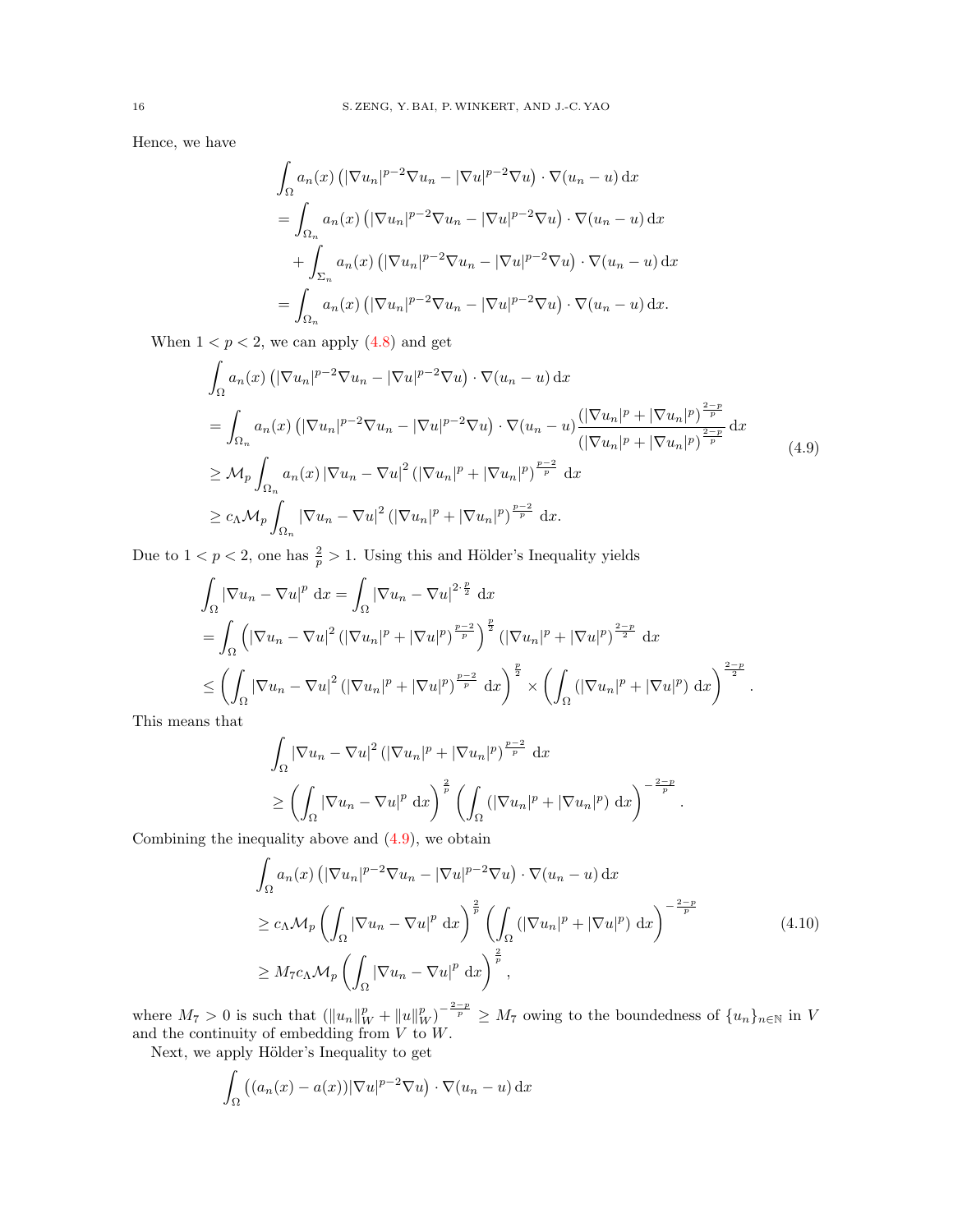$$
\geq -\int_{\Omega} |a_n(x) - a(x)||\nabla u|^{p-1} |\nabla (u_n - u)| \, dx
$$
  
=  $-\int_{\Omega} |a_n(x) - a(x)|^{\frac{p-1}{p}} |\nabla u|^{p-1} |a_n(x) - a(x)|^{\frac{1}{p}} |\nabla (u_n - u)| \, dx$   
 $\geq -\left(\int_{\Omega} |a_n(x) - a(x)||\nabla u|^p \, dx\right)^{\frac{p-1}{p}} \left(\int_{\Omega} |a_n(x) - a(x)||\nabla (u_n - u)|^p \, dx\right)^{\frac{1}{p}}$   
 $\geq -(2c_{\Lambda})^{\frac{1}{p}} ||u_n - u||_W \left(\int_{\Omega} |a_n(x) - a(x)||\nabla u|^p \, dx\right)^{\frac{p-1}{p}}.$ 

Since  $a_n \to a$  in  $L^1(\Omega)$ , without loss of generality, we may assume that  $a_n(x) \to a(x)$  for a. a.  $x \in \Omega$ . Passing to the limit as  $n \to \infty$  in the last estimate and using Lebesgue's Dominated Convergence Theorem as well as the boundedness of  $\{u_n\}_{n\in\mathbb{N}}$  in  $W$  yields

<span id="page-16-0"></span>
$$
\lim_{n \to \infty} \int_{\Omega} \left( (a_n(x) - a(x)) |\nabla u|^{p-2} \nabla u \right) \cdot \nabla (u_n - u) \, dx
$$
\n
$$
\geq \lim_{n \to \infty} \left[ -2c_\Lambda \| u_n - u \|_W \left( \int_{\Omega} |a_n(x) - a(x)| |\nabla u|^p \, dx \right)^{\frac{p-1}{p}} \right]
$$
\n
$$
= 0.
$$
\n(4.11)

Therefore, we have

$$
\int_{\Omega} (a_n(x)|\nabla u_n|^{p-2}\nabla u_n + \mu(x)|\nabla u_n|^{q-2}\nabla u_n) \cdot \nabla (u_n - u) dx
$$
\n
$$
= \int_{\Omega} a_n(x) \left( |\nabla u_n|^{p-2}\nabla u_n - |\nabla u|^{p-2}\nabla u \right) \cdot \nabla (u_n - u) dx
$$
\n
$$
+ \int_{\Omega} \left( (a_n(x) - a(x))|\nabla u|^{p-2}\nabla u \right) \cdot \nabla (u_n - u) dx + \int_{\Omega} \left( a(x)|\nabla u|^{p-2}\nabla u \right) \cdot \nabla (u_n - u) dx
$$
\n
$$
+ \int_{\Omega} \left( \mu(x)|\nabla u_n|^{q-2}\nabla u_n \right) \cdot \nabla (u_n - u) dx.
$$

Passing to the upper limit as  $n \to \infty$  in [\(4.5\)](#page-14-3) and using [\(4.6\)](#page-14-4), [\(4.10\)](#page-15-1), [\(4.11\)](#page-16-0) as well as

$$
\lim_{n \to \infty} \int_{\Omega} \left( a(x) |\nabla u|^{p-2} \nabla u + \mu(x) |\nabla u|^{q-2} \nabla u \right) \cdot \nabla (u_n - u) \, dx = 0,
$$
  

$$
\int_{\Omega} \left( \mu(x) \left( |\nabla u_n|^{q-2} \nabla u_n - |\nabla u|^{q-2} \nabla u \right) \right) \cdot \nabla (u_n - u) \, dx \ge 0,
$$

we obtain for  $p \geq 2$ 

$$
\limsup_{n\to\infty}c_\Lambda M_p\|u_n-u\|_W^p\leq 0
$$

and for  $1 < p < 2$ 

$$
\limsup_{n \to \infty} \mathcal{M}_p ||u - u_n||_W^2 \le 0.
$$

We conclude that  $u_n \to u$  in W.

Moreover, the boundedness of  $\{\eta_n\}_{n\in\mathbb{N}}$  and  $\{\xi_n\}_{n\in\mathbb{N}}$ , as well as the reflexivity of  $L^{r'}(\Omega)$  and  $L^{\delta'}(\Gamma_3)$ permit us to find functions  $\eta \in L^{r'}(\Omega)$  and  $\xi \in L^{\delta'}(\Gamma_3)$  such that, by passing to a subsequence if necessary,

$$
\eta_n \stackrel{w}{\longrightarrow} \eta
$$
 in  $L^{r'}(\Omega)$  and  $\xi_n \stackrel{w}{\longrightarrow} \xi$  in  $L^{\delta'}(\Gamma_3)$ .

Arguing as in the proof of Theorem [3.3,](#page-7-1) we obtain  $\eta \in N_f(u)$  and  $\xi \in N_U(u)$ . Without loss of generality, we may assume that  $\nabla u_n(x) \to \nabla u(x)$  for a. a.  $x \in \Omega$ . Applying Lebesgue's Dominated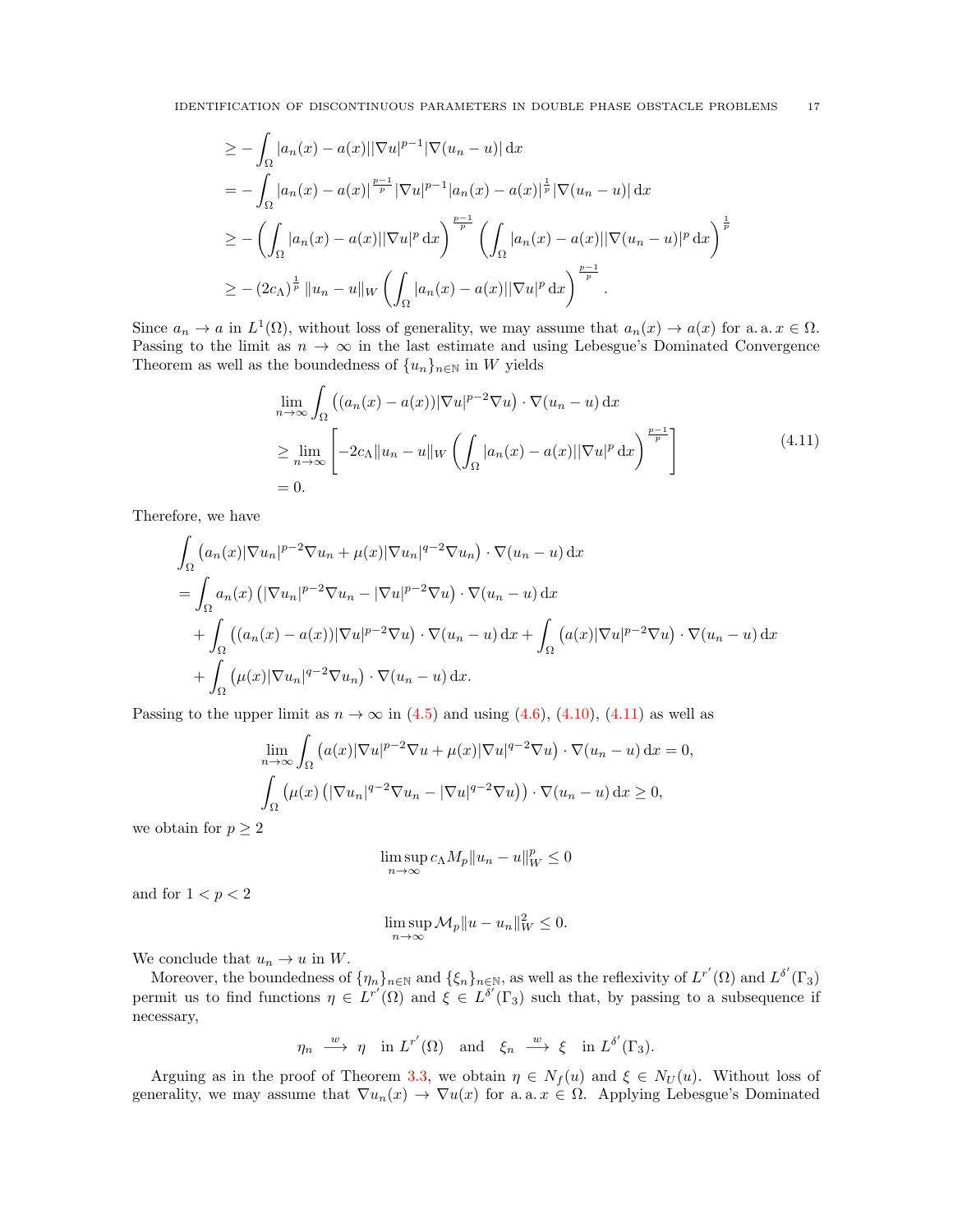Convergence Theorem, we have

$$
\lim_{n \to \infty} \int_{\Omega} \left( a_n(x) |\nabla u_n|^{p-2} \nabla u_n + \mu(x) |\nabla u_n|^{q-2} \nabla u_n \right) \cdot \nabla (v - u_n) \, dx
$$
\n
$$
= \int_{\Omega} \lim_{n \to \infty} \left( a_n(x) |\nabla u_n|^{p-2} \nabla u_n + \mu(x) |\nabla u_n|^{q-2} \nabla u_n \right) \cdot \nabla (v - u_n) \, dx
$$
\n
$$
= \int_{\Omega} \left( a(x) |\nabla u|^{p-2} \nabla u + \mu(x) |\nabla u|^{q-2} \nabla u \right) \cdot \nabla (v - u) \, dx.
$$

Letting  $n \to \infty$  in equality [\(4.4\)](#page-14-0) and using the convergence properties above we obtain

$$
\int_{\Omega} (a(x)|\nabla u|^{p-2}\nabla u + \mu(x)|\nabla u|^{q-2}\nabla u) \cdot \nabla (v-u) dx
$$
  
+ 
$$
\int_{\Omega} \mu(x)|u|^{q-2}u(v-u) dx + \int_{\Omega} g(x,u)(v-u) dx
$$
  

$$
\geq \int_{\Omega} \eta(x)(v-u) dx + \int_{\Gamma_2} h(x)(v-u) d\Gamma + \int_{\Gamma_3} \xi(x)(v-u) d\Gamma
$$

for all  $v \in K$ . Therefore, we can observe that  $u \in K$  is a solution of problem  $(1.1)$  corresponding to  $(a, h) \in \Lambda \times H$ , that is,  $u \in \mathcal{S}(a, h)$ . Hence w–lim  $\sup_{n \to \infty} \mathcal{S}(a_n, h_n) \subset \mathcal{S}(a, h)$  and so we have proved  $(4.3).$  $(4.3).$ 

**Step 3:** If  $\{(a_n, h_n)\}_{n \in \mathbb{N}} \subset \Lambda \times H$  is such that  $\{a_n\}_{n \in \mathbb{N}}$  is bounded in BV( $\Omega$ ),  $a_n \to a$  in  $L^1(\Omega)$ and  $h_n \stackrel{w}{\longrightarrow} h$  in  $L^{p'}(\Gamma_2)$  for some  $(a, h) \in L^1(\Omega) \times H$ , then the inequality

<span id="page-17-0"></span>
$$
C(a, h) \le \liminf_{n \to \infty} C(a_n, h_n)
$$
\n(4.12)

holds.

Let  $\{(a_n, h_n)\}_{n \in \mathbb{N}} \subset \Lambda \times H$  be such that  $a_n \to a$  in  $L^1(\Omega)$  and  $h_n \stackrel{w}{\longrightarrow} h$  in  $L^{p'}(\Gamma_2)$  for some  $(a, h) \in L^1(\Omega) \times H$ . From Step 2 one has  $a \in \Lambda$ . Let  $\{u_n\}_{n \in \mathbb{N}} \subset K$  be a sequence such that

<span id="page-17-1"></span>
$$
u_n \in \mathcal{S}(a_n, h_n) \quad \text{and} \quad \inf_{u \in \mathcal{S}(a_n, h_n)} \|\nabla u - z\|_{L^p(\Omega; \mathbb{R}^N)} = \|\nabla u_n - z\|_{L^p(\Omega; \mathbb{R}^N)} \tag{4.13}
$$

for each  $n \in \mathbb{N}$ .

Recalling that  $\cup_{n\geq 1} S(a_n, h_n)$  is bounded, passing to a subsequence if necessary, we have  $u_n \stackrel{w}{\longrightarrow} u^*$ in V for some  $u^* \in \overline{K}$ , that is,  $u^* \in w$ -lim sup<sub>n→∞</sub>  $\mathcal{S}(a_n, h_n)$ . Applying again Step 2, we conclude that  $u^* \in \mathcal{S}(a, h)$ . Therefore, from the lower semicontinuity of the function  $L^1(\Omega) \ni a \mapsto TV(a) \in \mathbb{R}$  and the weak lower semicontinuity of  $W \ni u \mapsto ||\nabla u - z||_{L^p(\Omega; \mathbb{R}^N)} \in \mathbb{R}$  and  $L^{p'}(\Gamma_2) \ni h \mapsto ||h||_{p', \Gamma_2} \in \mathbb{R}$ , it follows that

$$
\liminf_{n \to \infty} C(a_n, h_n)
$$
\n
$$
= \liminf_{n \to \infty} \left[ \|\nabla u_n - z\|_{L^p(\Omega; \mathbb{R}^N)} + \kappa \operatorname{TV}(a_n) + \tau \|h_n\|_{p', \Gamma_2} \right]
$$
\n
$$
\geq \liminf_{n \to \infty} \|\nabla u_n - z\|_{L^p(\Omega; \mathbb{R}^N)} + \liminf_{n \to \infty} \kappa \operatorname{TV}(a_n) + \liminf_{n \to \infty} \tau \|h_n\|_{p', \Gamma_2}
$$
\n
$$
\geq \|\nabla u^* - z\|_{L^p(\Omega; \mathbb{R}^N)} + \kappa \operatorname{TV}(a) + \tau \|h\|_{p', \Gamma_2}
$$
\n
$$
\geq \inf_{u \in S(a, h)} \|\nabla u - z\|_{L^p(\Omega; \mathbb{R}^N)} + \kappa \operatorname{TV}(a) + \tau \|h\|_{p', \Gamma_2}
$$
\n
$$
= C(a, h).
$$

Hence [\(4.12\)](#page-17-0) follows.

Step 4: The solution set of Problem [4.1](#page-12-1) is nonempty and weakly compact.

By the definition of C, we see that C is bounded from below. Let  $\{(a_n, h_n)\}_{n\in\mathbb{N}} \subset \Lambda \times H$  be a minimizing sequence of [4.1,](#page-12-3) namely,

<span id="page-17-2"></span>
$$
\inf_{a \in \Lambda \text{ and } h \in H} C(a, h) = \lim_{n \to \infty} C(a_n, h_n). \tag{4.14}
$$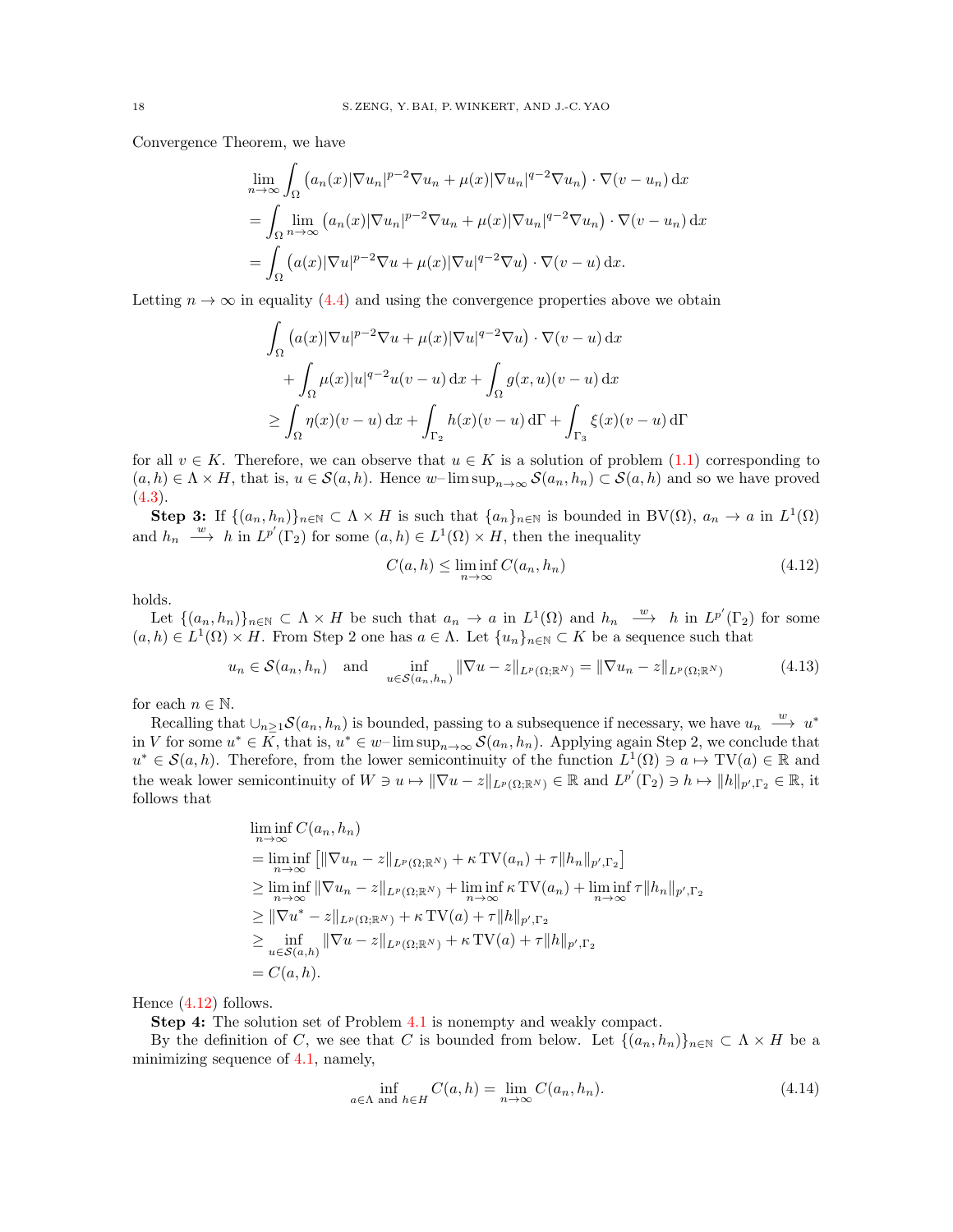This indicates that the sequences  $\{a_n\}_{n\in\mathbb{N}}\subset\Lambda$  and  $\{h_n\}_{n\in\mathbb{N}}\subset L^{p'}(\Gamma_2)$  are bounded in BV( $\Omega$ ) and  $L^{p'}(\Gamma_2)$ , respectively. Passing to a subsequence if necessary we have

<span id="page-18-3"></span><span id="page-18-2"></span>
$$
a_n \to a^*
$$
 in  $L^1(\Omega)$  and  $h_n \xrightarrow{w} h^*$  in  $L^{p'}(\Gamma_2)$  (4.15)

for some  $(a^*, h^*) \in \Lambda \times L^{p'}(\Gamma_2)$ , where we have used the closedness of  $\Lambda$  in  $L^1(\Omega)$  and the compactness of the embedding BV( $\Omega$ ) to  $L^1(\Omega)$ .

Let us consider a sequence  $\{u_n\}_{n\in\mathbb{N}}\subset K$  satisfying  $(4.13)$ . Employing the convergence  $(4.15)$  and the boundedness of S, it implies that  $\{u_n\}_{n\in\mathbb{N}}$  is bounded in V. So, we are able to select a subsequence of  $\{u_n\}_{n\in\mathbb{N}}$ , not relabeled, such that  $u_n \stackrel{w}{\longrightarrow} u^*$  in V for some  $u^* \in K$ . From Step 2 it is clear that  $u^* \in \mathcal{S}(a^*, h^*)$ . Therefore, we have

$$
\liminf_{n \to \infty} C(a_n, h_n)
$$
\n
$$
= \liminf_{n \to \infty} \left[ \|\nabla u_n - z\|_{L^p(\Omega; \mathbb{R}^N)} + \kappa \operatorname{TV}(a_n) + \tau \|h_n\|_{p', \Gamma_2} \right]
$$
\n
$$
\geq \liminf_{n \to \infty} \|\nabla u_n - z\|_{L^p(\Omega; \mathbb{R}^N)} + \kappa \liminf_{n \to \infty} \operatorname{TV}(a_n) + \tau \liminf_{n \to \infty} \|h_n\|_{p', \Gamma_2}
$$
\n
$$
\geq \|\nabla u^* - z\|_{L^p(\Omega; \mathbb{R}^N)} + \kappa \operatorname{TV}(a^*) + \tau \|h^*\|_{p', \Gamma_2}
$$
\n
$$
\geq \inf_{u \in S(a^*, h^*)} \|\nabla u - z\|_{L^p(\Omega; \mathbb{R}^N)} + \kappa \operatorname{TV}(a^*) + \tau \|h^*\|_{p', \Gamma_2}
$$
\n
$$
= C(a^*, h^*)
$$
\n
$$
\geq \inf_{a \in \Lambda \text{ and } h \in H} C(a, h).
$$
\n(4.16)

The latter combined with  $(4.14)$  implies that  $(a^*, h^*) \in \Lambda \times H$  is a solution of Problem [4.1.](#page-12-1)

Finally, we prove the weak compactness of the solution set to Problem [4.1.](#page-12-1) To this end, let  $\{(a_n, h_n)\}_{n\in\mathbb{N}}$  be a sequence of solutions to Problem [4.1.](#page-12-1) It is obvious that  $\{a_n\}_{n\in\mathbb{N}}\subset\Lambda$  is bounded in BV( $\Omega$ ) and  $\{h_n\}_{n\in\mathbb{N}}$  is bounded in  $L^{p'}(\Gamma_2)$ . Using the same arguments, we may assume that [\(4.15\)](#page-18-2) holds with some  $(a^*, h^*) \in \Lambda \times L^{p'}(\Gamma_2)$ . Similarly, there exists a sequence  $\{u_n\}_{n\in\mathbb{N}}$  such that  $(4.13)$  is fulfilled and  $u_n \stackrel{w}{\longrightarrow} u^*$  in V for some  $u^* \in S(a^*, h^*)$ . As done before, we can prove the validity of [\(4.16\)](#page-18-3). This means that  $(a^*, h^*) \in \Lambda \times H$  is a solution of Problem [4.1.](#page-12-1) Therefore, the solution set of Problem [4.1](#page-12-1) is weakly compact. This completes the proof.  $\Box$ 

**Remark 4.3.** The results of this section remain valid if the functional  $(4.2)$  is replaced by the following regularized cost functional

$$
C(a, h) = \min_{u \in \mathcal{S}(a, h)} \|\nabla u - z\|_{L^p(\Omega; \mathbb{R}^N)}^{\omega_1} + \kappa \text{ TV}(a) + \tau \|h\|_{p', \Gamma_2}^{\omega_2},
$$

where  $1 < \omega_1 \leq p$  and  $1 < \omega_2 \leq p'$ . The latter for  $\omega_1 = \omega_2 = 2$  is the most popular and commonly used the output least-squares objective functional utilized in the numerical approaches.

#### **ACKNOWLEDGMENT**

This project has received funding from the NNSF of China Grant Nos. 12001478, 12026255 and 12026256, the European Union's Horizon 2020 Research and Innovation Programme under the Marie Sklodowska-Curie grant agreement No. 823731 CONMECH, National Science Center of Poland under Preludium Project No. 2017/25/N/ST1/00611, and the Startup Project of Doctor Scientific Research of Yulin Normal University No. G2020ZK07. It is also supported by Natural Science Foundation of Guangxi Grants Nos. 2021GXNSFFA196004 and 2020GXNSFBA297137, and the Ministry of Science and Higher Education of Republic of Poland under Grants Nos. 4004/GGPJII/H2020/2018/0 and 440328/PnH2/2019.

#### **REFERENCES**

- <span id="page-18-1"></span>[1] A. Bahrouni, V.D. Rădulescu, P. Winkert, Double phase problems with variable growth and convection for the Baouendi-Grushin operator, Z. Angew. Math. Phys. 71 (2020), no. 6, Paper No. 183, 15 pp.
- <span id="page-18-0"></span>[2] P. Baroni, M. Colombo, G. Mingione, Harnack inequalities for double phase functionals, Nonlinear Anal. 121 (2015), 206–222.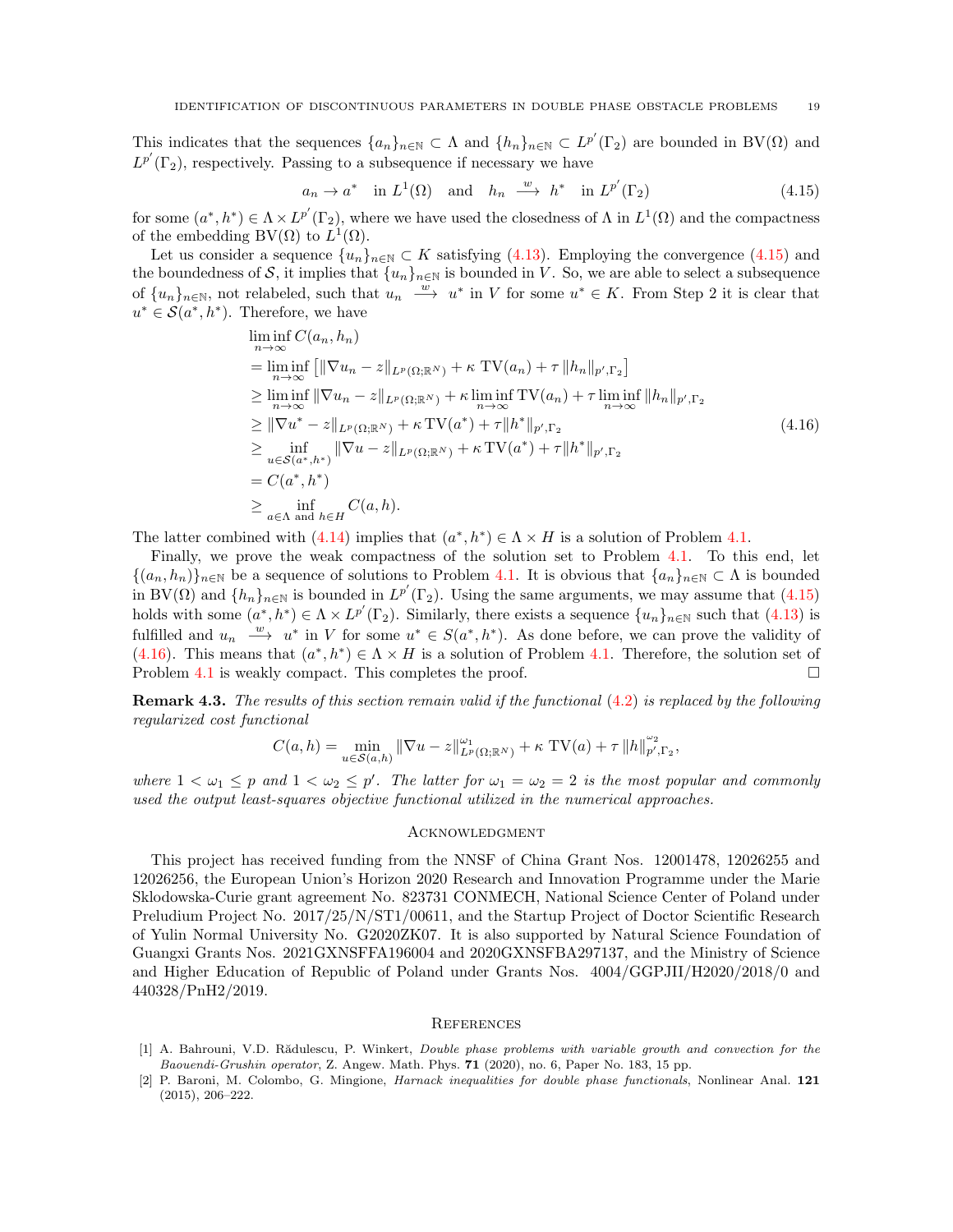- <span id="page-19-3"></span>[3] P. Baroni, M. Colombo, G. Mingione, Regularity for general functionals with double phase, Calc. Var. Partial Differential Equations 57 (2018), no. 2, Art. 62, 48 pp.
- <span id="page-19-16"></span>[4] O, Benslimane, A. Aberqi, J. Bennouna, Existence and uniqueness of entropy solution of a nonlinear elliptic equation in anisotropic Sobolev-Orlicz space, Rend. Circ. Mat. Palermo  $(2)$  70  $(2021)$ , no. 3, 1579–1608.
- <span id="page-19-17"></span>[5] S. Biagi, F. Esposito, E. Vecchi, Symmetry and monotonicity of singular solutions of double phase problems, J. Differential Equations 280 (2021), 435–463.
- <span id="page-19-32"></span>[6] H. Brézis, "Functional Analysis, Sobolev Spaces and Partial Differential Equations", Springer, New York, 2011.
- <span id="page-19-4"></span>[7] S.-S. Byun, J. Oh, Regularity results for generalized double phase functionals, Anal. PDE 13 (2020), no. 5, 1269– 1300.
- <span id="page-19-7"></span>[8] S. Carl, V.K. Le, "Multi-valued Variational Inequalities and Inclusions", Springer, Cham, 2021.
- <span id="page-19-29"></span>[9] S. Carl, V.K. Le, D. Motreanu, "Nonsmooth Variational Problems and Their Inequalities", Springer, New York, 2007.
- <span id="page-19-0"></span>[10] C. Clason, A.A. Khan, M. Sama, C. Tammer, Contingent derivatives and regularization for noncoercive inverse problems, Optimization 68 (2019), no. 7, 1337–1364.
- <span id="page-19-18"></span>[11] F. Colasuonno, M. Squassina, Eigenvalues for double phase variational integrals, Ann. Mat. Pura Appl. (4) 195 (2016), no. 6, 1917–1959.
- <span id="page-19-5"></span>[12] M. Colombo, G. Mingione, Bounded minimisers of double phase variational integrals, Arch. Ration. Mech. Anal. 218 (2015), no. 1, 219–273.
- <span id="page-19-6"></span>[13] M. Colombo, G. Mingione, *Regularity for double phase variational problems*, Arch. Ration. Mech. Anal. **215** (2015), no. 2, 443–496.
- <span id="page-19-28"></span>[14] A. Crespo-Blanco, L. Gasiński, P. Harjulehto, P. Winkert, A new class of double phase variable exponent problems: Existence and uniqueness, preprint 2021, arXiv: 2103.08928.
- <span id="page-19-31"></span>[15] Z. Denkowski, S. Mig´orski, N.S. Papageorgiou, "An Introduction to Nonlinear Analysis: Theory", Kluwer Academic Publishers, Boston, MA, 2003.
- <span id="page-19-8"></span>[16] S. El Manouni, G. Marino, P. Winkert, Existence results for double phase problems depending on Robin and Steklov eigenvalues for the p-Laplacian, Adv. Nonlinear Anal. 11 (2022), no. 1, 304–320.
- <span id="page-19-9"></span>[17] F. Faraci, D. Motreanu, D. Puglisi, Positive solutions of quasi-linear elliptic equations with dependence on the gradient, Calc. Var. Partial Differential Equations 54 (2015), no. 1, 525–538.
- <span id="page-19-10"></span>[18] F. Faraci, D. Puglisi, A singular semilinear problem with dependence on the gradient, J. Differential Equations 260 (2016), no. 4, 3327–3349.
- <span id="page-19-20"></span>[19] C. Farkas, P. Winkert, An existence result for singular Finsler double phase problems, J. Differential Equations 286 (2021), 455–473.
- <span id="page-19-11"></span>[20] G.M. Figueiredo, G.F. Madeira, Positive maximal and minimal solutions for non-homogeneous elliptic equations depending on the gradient, J. Differential Equations 274 (2021), 857-875.
- <span id="page-19-19"></span>[21] A. Fiscella, A double phase problem involving Hardy potentials, Appl. Math. Optim., to appear.
- <span id="page-19-21"></span>[22] L. Gasiński, N.S. Papageorgiou, Constant sign and nodal solutions for superlinear double phase problems, Adv. Calc. Var. 14 (2021), no. 4, 613–626.
- <span id="page-19-12"></span>[23] L. Gasiński, N.S. Papageorgiou, Positive solutions for nonlinear elliptic problems with dependence on the gradient, J. Differential Equations, 263 (2017), 1451–1476.
- <span id="page-19-22"></span>[24] L. Gasiński, P. Winkert, Constant sign solutions for double phase problems with superlinear nonlinearity, Nonlinear Anal. 195 (2020), 111739.
- <span id="page-19-23"></span>[25] L. Gasiński, P. Winkert, Existence and uniqueness results for double phase problems with convection term, J. Differential Equations 268 (2020), no. 8, 4183–4193.
- <span id="page-19-24"></span>[26] L. Gasiński, P. Winkert, Sign changing solution for a double phase problem with nonlinear boundary condition via the Nehari manifold, J. Differential Equations 274 (2021), 1037–1066.
- <span id="page-19-1"></span>[27] J, Gwinner, An optimization approach to parameter identification in variational inequalities of second kind, Optim. Lett. 12 (2018), no. 5, 1141–1154.
- <span id="page-19-2"></span>[28] J. Gwinner, B. Jadamba, A.A. Khan, M. Sama, Identification in variational and quasi-variational inequalities, J. Convex Anal. 25 (2018), no. 2, 545–569.
- <span id="page-19-30"></span>[29] V.K. Le, A range and existence theorem for pseudomonotone perturbations of maximal monotone operators, Proc. Amer. Math. Soc. 139 (2011), no. 5, 1645–1658.
- <span id="page-19-27"></span>[30] A. Lê, Eigenvalue problems for the p-Laplacian, Nonlinear Anal. 64 (2006), no. 5, 1057–1099.
- <span id="page-19-25"></span>[31] W. Liu, G. Dai, Existence and multiplicity results for double phase problem, J. Differential Equations 265 (2018), no. 9, 4311–4334.
- <span id="page-19-13"></span>[32] Z. Liu, D. Motreanu, S. Zeng, Positive solutions for nonlinear singular elliptic equations of p-Laplacian type with dependence on the gradient, Calc. Var. Partial Differential Equations 58 (2019), no. 1, Paper No. 28, 22 pp.
- <span id="page-19-14"></span>[33] Z. Liu, N.S Papageorgiou, Positive solutions for resonant (p, q)-equations with convection, Adv. Nonlinear Anal. 10 (2021), no. 1, 217–232.
- <span id="page-19-26"></span>[34] W. Liu, P. Winkert, Combined effects of singular and superlinear nonlinearities in singular double phase problems in  $\mathbb{R}^N$ , J. Math. Anal. Appl. 507 (2022), no. 2, 125762, 19 pp.
- <span id="page-19-15"></span>[35] S.A. Marano, P. Winkert, On a quasilinear elliptic problem with convection term and nonlinear boundary condition, Nonlinear Anal. 187 (2019), 159–169.